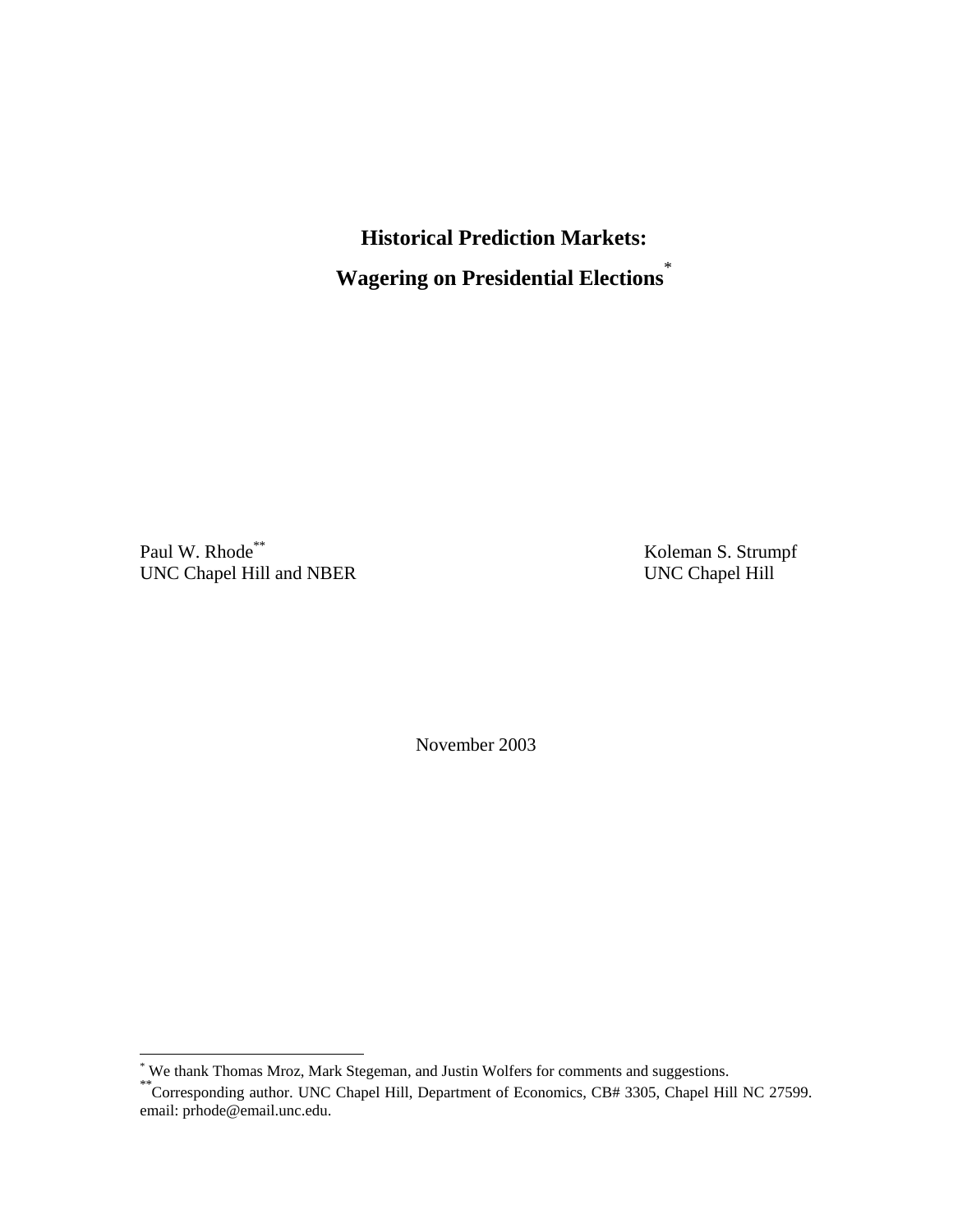## **I: Introduction**

Interest in using markets to forecast non-financial outcomes has grown with the rising popularity of internet wagering and the proposed establishment of a terrorism futures exchange. While many treat such prediction markets as recent phenomena, wagering on political outcomes has a long tradition in the United States. This paper analyzes the large and often well-organized markets for betting on presidential elections that operated between 1868 and 1940. Over \$165 million (in 2002 dollars) was wagered in one election, and betting activity at times dominated transactions on the stock exchanges on Wall Street.

Drawing on an investigation of several thousand newspaper articles, we address four main points. First, the market did an admirable job in forecasting elections in a period before scientific polling. In only one case did the candidate clearly favored in the betting a month before Election Day lose, and even state-specific forecasts were quite accurate. This performance compares favorably with that in the Iowa Electronic Market (IEM), the modern incarnation of this market. Second, we argue that several factors work against generating accurate forecasts, such as the limited information of participants and attempts to manipulate the odds by political parties and newspapers. Nonetheless, we show that, based on an analysis of a daily time series of odds, the market passed several (but not all) formal tests of efficiency. It was difficult to devise strategies leading to excess profits. The market also managed to overcome shocks such as changes in the legality of wagering, disputed elections, and surprising late returns. Third, we speculate that political betting markets disappeared largely because of the rise of scientific polls and the increasing availability of other forms of gambling. Finally, we argue that this experience provides lessons for the present. It adds to the largely experimental body of work that suggests that such markets are likely to be a useful tool in aggregating information about events in which markets are typically ignored. And in opposition to long-standing concerns, there is little evidence in the historical record that wagering compromised the integrity of elections despite the active involvement of political parties.

1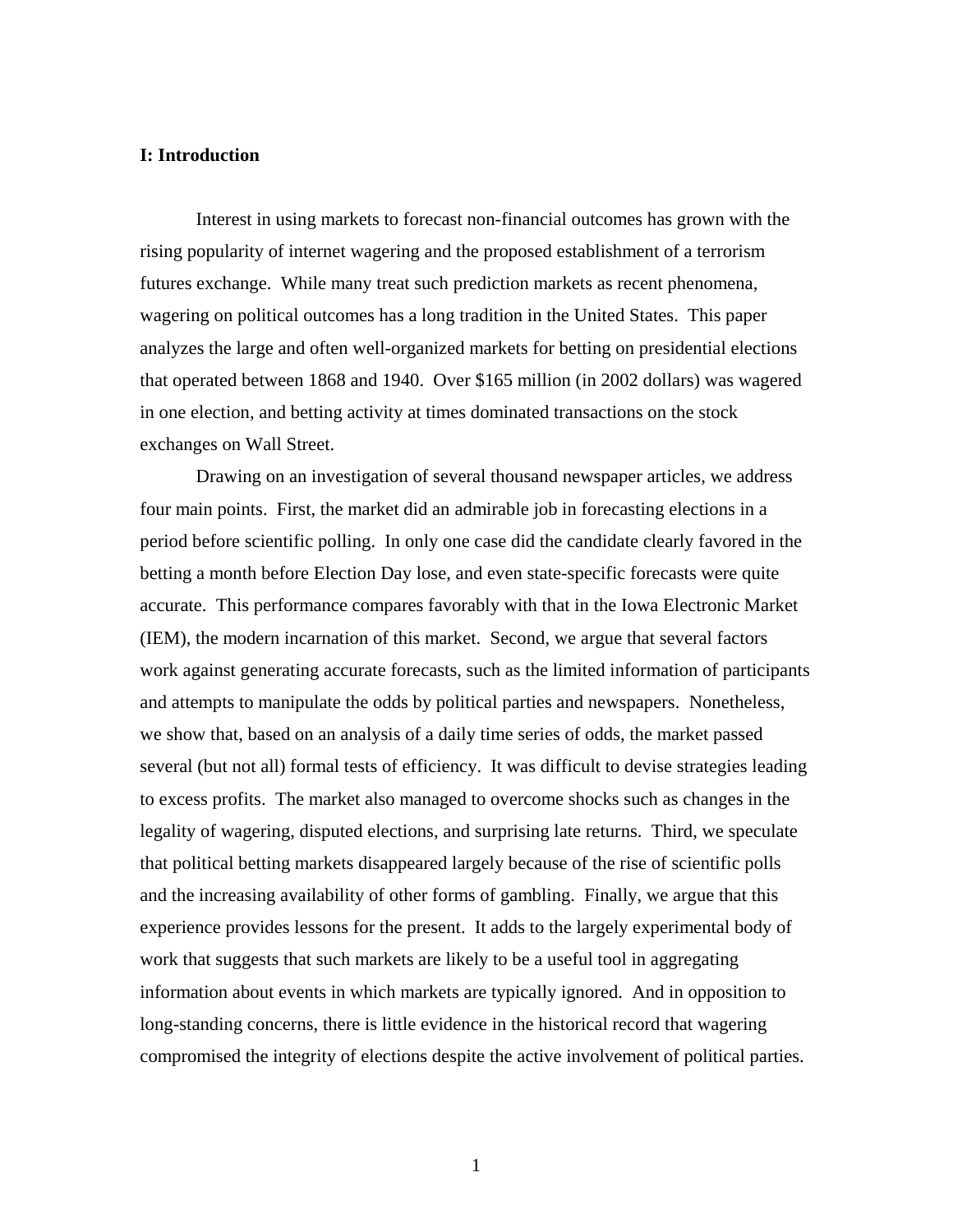## **II: Size and Scope of Historical Betting Markets**

In the recent debates over prediction markets, one pertinent piece of history has been all but forgotten: a large, active, and highly public market for betting on presidential elections existed over much of US history before the Second World War.<sup>1</sup> Contemporaries noted this activity dated back to the election of Washington and existed in organized markets (such as financial exchanges and pool-rooms) since the administration of Lincoln. Although election betting was often illegal, the activity was openly conducted by "betting commissioners" and employed standardized contracts that promised a fixed dollar payment if the designated candidate won office. At times in the late  $19<sup>th</sup>$  and early  $20<sup>th</sup>$  centuries, betting on political outcomes at the Curb Exchange in New York would exceed trading in stocks and bonds. $2$  Crowds formed at the stock exchanges – on the Curb or in the lobby of the NY Stock Exchange—and brokers would call out bid-and-ask odds as if trading securities. In contests such as 1896, 1900, 1904, 1916, and 1924, the *New York Times*, *Sun*, and *World* provided nearly daily quotes from early October until Election Day.<sup>3</sup> On selected occasions, odds on winning each state

The organization and location of the New York betting market evolved over time. Moving out of poolrooms in the 1880s, activity centered on the Curb Exchange and the major Broadway hotels until the mid-1910s. In the 1920s and 1930s, specialist firms of betting commissioners, operating out of offices on Wall Street, took over the trade. These firms were variously viewed as brokerages, bucket shops, or bookie joints. And whereas in the 1890s and early 1910s, the names and relatively modest (4-figure) stakes of bettors filled the daily newspapers, by the 1930s most of the reported wagering involved large (6-figure) amounts advanced by unnamed leaders in business or entertainment worlds. Undoubtedly, most of the activity occurred outside of our view.

The standard betting and commission structure over most of the period was for the betting commissioner to hold the stakes of both parties and charge a 5 percent commission on the winnings. If the commissioner trusted the credit-worthiness of the bettors, it was not always necessary to actually front the stakes and instead the signed memorandum or letter of obligation sufficed. *New York Times*, 10 Nov. 1906, p. 1; 29 May 1924, p. 21; 4 Nov. 1924, p. 2; *Wall Street Journal*, 29 Sept. 1924, p. 13. (At times such as in 1916, the commissioner apparently collected 2 percent from each side*. New York Times*, 9 Nov. 1916, p. 3) For the long tradition of election betting, see *New York Herald Tribune*, 2 Nov. 1940, p. 23. 2

As examples, see *Chicago Tribune*, 6 Nov. 1888, p. 2*; New York Times*, 4 Nov. 1896, p. 6; 8 Nov. 1898, p. 7; 10 Nov. 1916, p. 22; *New York Tribune*, 4 Nov. 1884, p. 10, 9 Nov. 1904, p. 2; 7 Nov. 1916, p. 1; *Wall Street Journal*, 7 Nov. 1916, p. 2.

<sup>&</sup>lt;sup>3</sup> The research in this paper has benefited substantially from a recent research innovation, the ability to search and access (via Proquest) machine-readable editions of historical newspapers including the *New York Times*, *Wall Street Journal*, and *Washington Post*. (Roughly one-half of our citations were found using old-fashioned microfilm and one-half using the new computer search engine.) Our prediction is these new search techniques will revolutionize the ability of scholars to access diffuse, qualitative information of phenomena such as election betting. A number of popular sources mention the existence of election betting—see, for example, Pietrusza (2003) p. 5 and Morris (2001) pp. 714-15 -- but we have found no study fully exploring this phenomenon.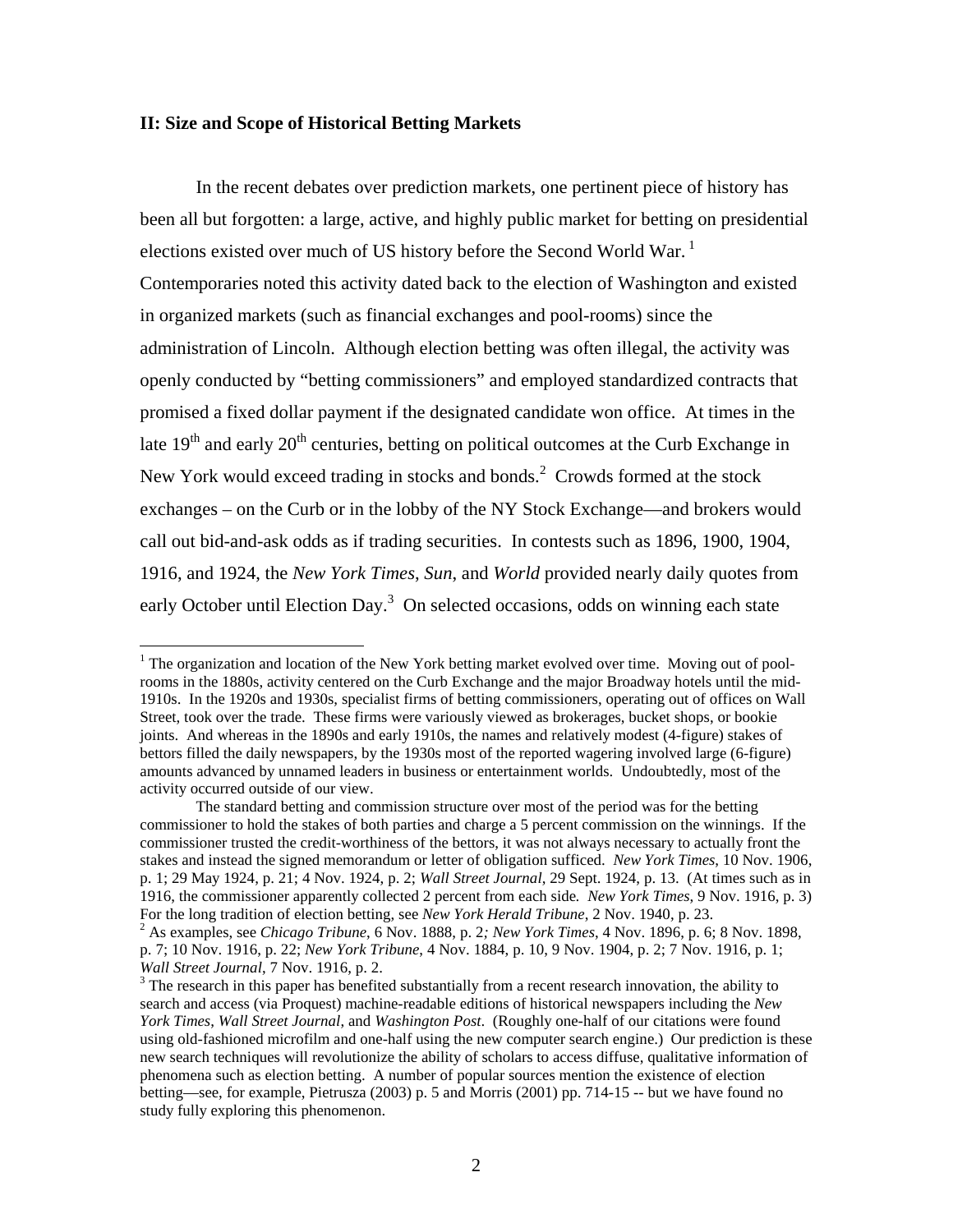were reported.<sup>4</sup> While the New York market was the center of national betting activity, similar markets emerged in Philadelphia, Chicago, Baltimore, and most other major cities. 5

Compared to modern information markets, the volume of activity in the New York betting market was astonishingly large. Table 1 assembles newspaper estimates, converted to 2002 dollars, of the sums wagered in the New York market in the presidential election years from 1884 to 1928. To provide firmer points of reference, the table also shows the totals bet divided by the number of votes cast and the total spending of the national presidential campaigns. The betting volume varied depending on the closeness of the races, enthusiasm for the candidates, and the legal environment. The 1916 election was the high point, with some \$165 million (2002 dollars) wagered in the organized New York markets. This was more than twice the total spending on the election campaigns. On average over this entire period, \$37 million was wagered per election. As a point of contrast, activity on the IEM for the 1988-2000 elections has been orders of magnitude smaller, with trading volumes that never exceeded \$0.15 million in any one election (see Berg, et al, 2003).

# **III: Predictive Power of the "Wall Street Betting Odds"**

The New York betting markets were widely recognized for their remarkable ability to predict election outcomes. As the *New York Times* put it, the "old axiom in the financial district [is] that Wall Street betting odds are 'never wrong' (28 Sept 1924, p.

There was also significant waging on the state vote pluralities in presidential contests and on state and<br><sup>4</sup> There was also significant waging on the state vote pluralities in presidential contests and on state and local races, which typically took place in off-years.

<sup>5</sup> There was also active betting on the American elections in London in elections such as 1896 (*New York Times*, 4 Nov. 1896, p. 6). Following the passage of anti-gambling legislation in New York in the 1908, Lloyds of London began offering insurance policies against the election of the Democrat, W. J. Bryan (*New York Times*, 18 July 1908, p. 14; 26 July 1908, p. SM9; 31 July 1908 p. 1). Such policies were expensive, however, and required proof of harm. It appears few if any policies were actually issued in 1908 or later years. According to the *Wall Street Journal*, (14 Oct. 1964, p. 1) the British bookmaking firm, Ladbroke and Co., did enter the election betting market on a serious basis in the mid-1960s.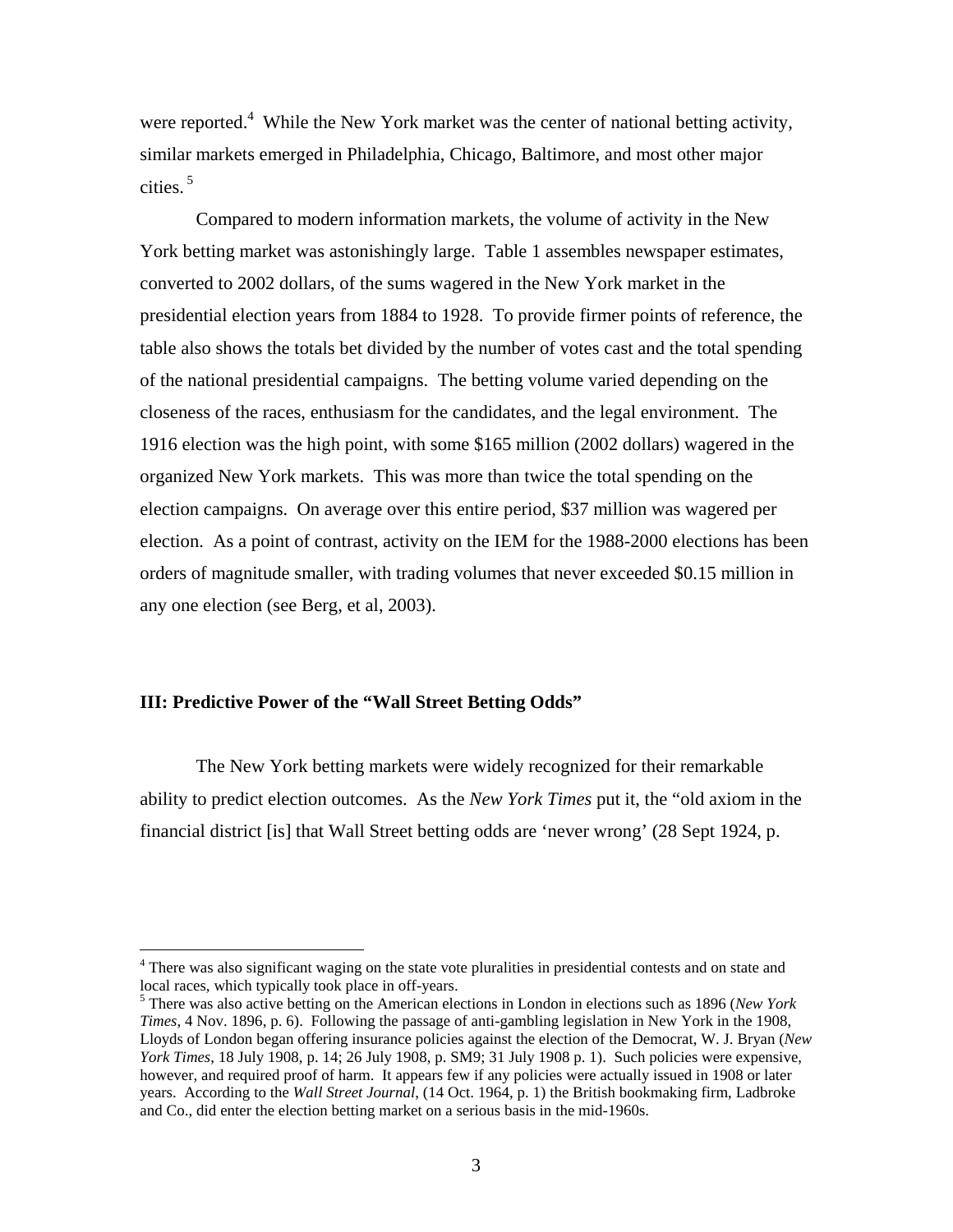E1)."<sup>6</sup> The contemporary press noted that the Wall Street betting favorite almost always won, the only exception being in 1916 when betting initially favored the eventual loser (Hughes) but swung to even odds by the time the polls closed.

Indeed, in the 15 elections between 1884 and 1940, the mid-October betting favorite won 11 times (73 percent) and the underdog won only once (Wilson in 1916). In the remaining three contests (1884-92), the odds were essentially even and the races very close. The ability of the betting market to aggregate information is all the more remarkable given the absence of scientific polls before the mid-1930s. The betting odds possessed much better predictive power than other generally available information such as party affiliation or incumbency. Even if one takes the conservative assumption that the 1884-92 predictions were failures, the New York betting record was more than a match to chance.<sup>7</sup>

A better sense of how informative the betting odds were can be gained from Figure 1. Panel A shows the average Democratic odds price for 1-15 days and 31-45 days before the election graphed against the Democratic popular vote margin for the elections from 1884 to 1940.<sup>8</sup> It also shows the cubic regression lines fitted to the original data with 417 observations for the period close to the election and 65 observations for the more distant period.<sup>9</sup> The relationship between odds prices and the eventual outcome was basically linear over the 31-45 days period, indicating both the predictive power of the odds price and the presence of considerable uncertainty. As the Election Day approached, market sentiment grew stronger in contests that would have a decisive outcome. That is, for the two weeks (1-15 days) just prior to the election, odds

1

<sup>6</sup> See also *New York Times* 30 Oct. 1916, p. 4; 7 Nov 1916, p. 1; 7 Oct 1924, p. 18; 6 Nov 1928, p. 46, 8 Nov. 1932 p. 33; 2 Nov. 1936, p. 20; and *Wall Street Journal* 27 July 1920, p. 11; 29 Sept. 1924, p. 13; 17 Aug. 1925, p. 5.

 $7$  Over this period, Republicans won eight of the elections in the Electoral College and Democrats seven; the party in power won eight, the opposition seven. Thus, these variables would suggest the elections were toss-ups. If one picked candidates by tossing a fair coin, one had less than 1.8 percent probability of outperforming the betting market, that is, of picking 12 or more races correctly. One had a 94.1 percent probability of doing strictly worse. As noted in the discussion on efficiency in section VI, the success of the favorite does not imply the betting market has correctly calibrated the odds price.

<sup>&</sup>lt;sup>8</sup> The odds price is the price of a contract paying one dollar (before commissions) if the designated candidate wins. A wager placing a two-dollar stake on a candidate's victory against a one-dollar stake on the candidate's loss is equivalent to a 0.667 odds price on the candidate.

<sup>&</sup>lt;sup>9</sup> Panel B replaces the Democratic popular vote margin with the margin in the Electoral College, which was more closely related to the conditions for winning the bets. Apart from 1888, the pictures are similar.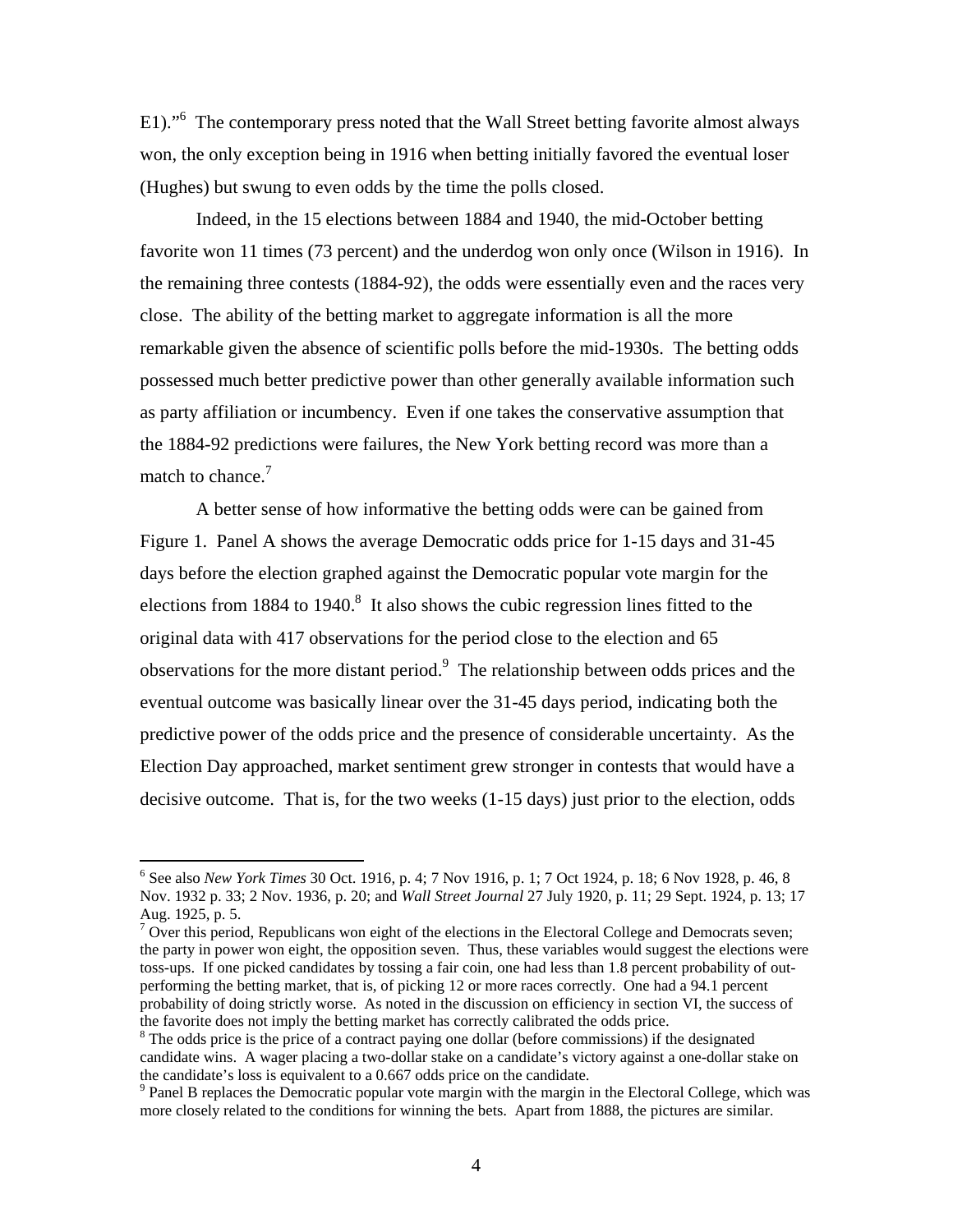became much less favorable for the Democrat in elections he eventually lost by a nontrivial margin and more favorable in those won by a non-trivial margin.

It is also interesting to note that the betting markets were highly successful in identifying those elections — 1884, 1888, 1892, and 1916— that would be very close (with vote margins of less than 3.5 percent). In close elections where the final results were reported slowly—1876, 1884, and 1916— a vigorous post-election market emerged to allow further betting. Figure 2 presents daily odds price in 1916 from the New York market and the 2000 IEM Winner-Take-All (WTA) contract, highlighting the similarities between these two contests. $10<sup>10</sup>$ 

When an election would be decided by a wide margin, the betting market was generally successful in picking the winner early. Table 2 shows the dates when odds price consistently passed various thresholds for selected presidential races. In many elections decided by a wide margin, the odds price on the favorite started high and accelerated to still higher levels as Election Day approached. The intuition for this result is that the contract prices start out close to even odds because future news might alter the current candidate ranking. As time passes, such shocks become less likely, the option value of the underdog falls, and the favorite's price increases. This pattern is illustrated in Figure 3, which compares the favorite's odds price in the 1924 New York betting market with those in the 1996 IEM WTA contract.<sup>11</sup>

A more comprehensive view of this phenomenon is displayed in Figures 4 and 5. Figure 4 shows the evolution of the odds price on the candidate favored in the market in mid-October over the 120-day period prior to the election for each of the presidential races from 1884 to 1940. Figure 5 displays basically the same data organized in a different way. It shows the evolution of the odds price on the Democratic candidate over the same elections.12 Collectively, the panels show odds price above one-half tend to drift higher, those below one-half drift lower, and those near one-half tended to stay in a

-

<sup>&</sup>lt;sup>10</sup> One important contrast is that the IEM WTA election eve's favorite lost. The IEM contract is based on the popular vote, which the Democrats won.

 $11$  With the exceptions of 1920 and 1924 (and possibly 1912), the quoted odds did not tend to reach the extremes that the IEM does today. This may reflect the inherent uncertainty of voting in the absence of scientific polls, the high mortality rates for candidates due to natural causes and political violence, or because commissions were typically charged as a percentage of the total at stake.

<sup>&</sup>lt;sup>12</sup> The only meaningful differences occur in 1912 and 1924 when there were three major candidates and in 1916 when, as discussed below, the odds prices on the two major candidates briefly sum to less than one.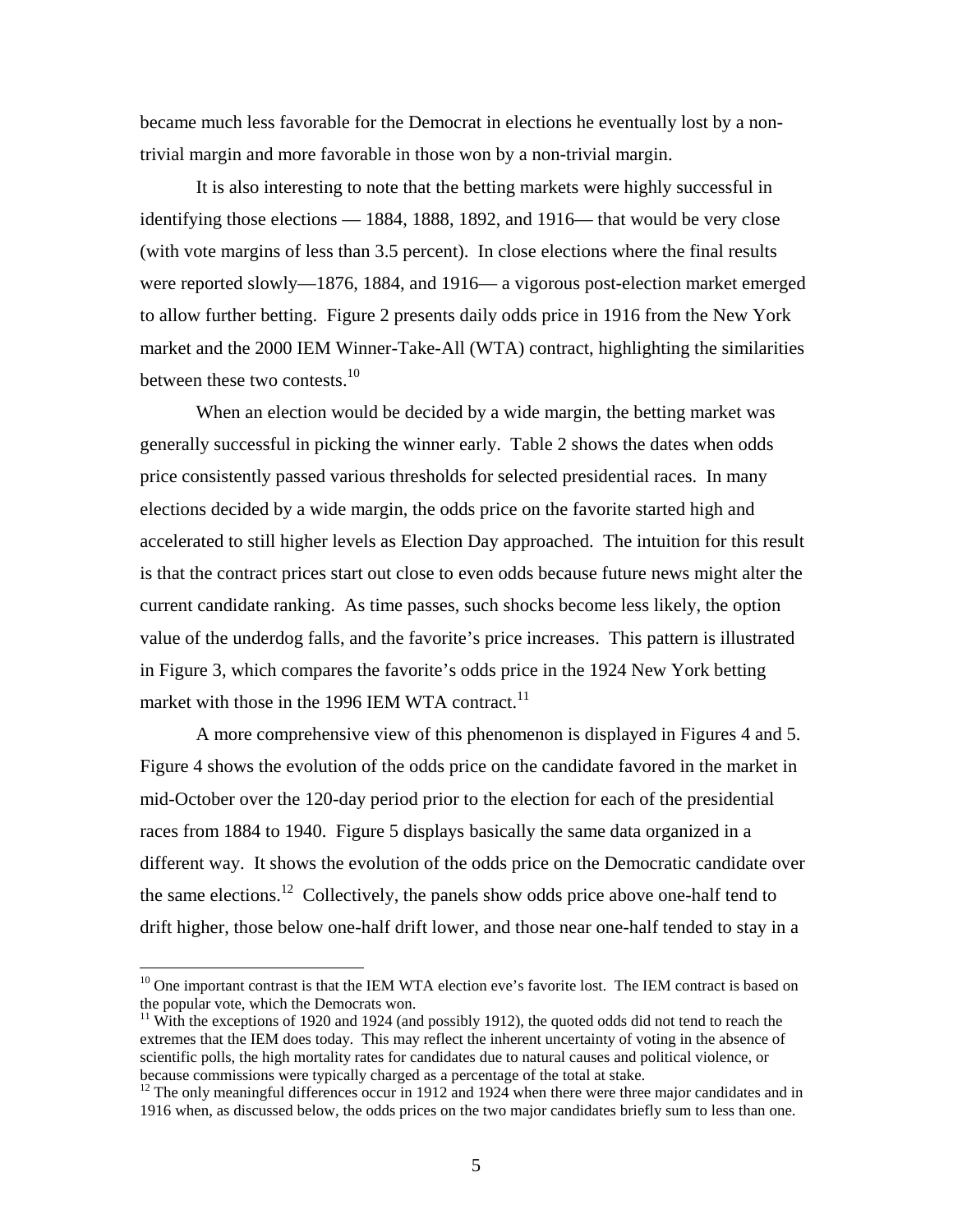close neighborhood. In only one case – the 1932 contest between Hoover and F. Roosevelt—did the favorite switch over the election season. (In 1916, this almost happened 10 days before the election and did occur after the final returns started to be counted.) The figures also supplement the data in Table 1 by indicating the frequency of newspaper quotations of election odds.

#### **IV: Betting Prices as Information**

<u>.</u>

Due to their predictive power, the Wall Street betting odds proved a valuable news source during the campaign. Prior to the innovative efforts of George Gallup, Elmo Roper, and Archibald Crossley, the other information available about future election outcomes was limited to the results from early-season barometer contests, overtly partisan canvasses, and straw polls of unrepresentative and typically small samples. The largest and best-known non-scientific poll was that of the *Literary Digest*, which in the 1920s and 1930s mass mailed postcard ballots to millions of names listed in telephone directories and automobile registries. After predicting the presidential elections correctly from 1916 to 1932, the *Digest* famously called the 1936 contest for Alfred Landon, the Republican candidate, in the election that Franklin Roosevelt won by the largest Electoral College landslide of all time. Notably the betting market picked the winner correctly in 1936 (see the third row of Table 2). $^{13}$ 

Covering developments in the Wall Street betting market became a staple of election reporting before World War Two, receiving thousands of column inches of space—often on page one-- in the leading newspapers of the day. The published price quotes, summarizing the current state-of-play, allowed people who had not followed the election to catch up immediately. As an example, when Andrew Carnegie returned in late October 1904 from his annual vacation to Scotland, he could confidently state at his arrival press conference: "From what I see of the betting,…I do not think that Mr.

<sup>&</sup>lt;sup>13</sup> The Democratic odds price in 1936 appears relatively low conditioning for the outcome, but this may reflect the credence the betting market placed on the misleading information from the *Literary Digest* poll.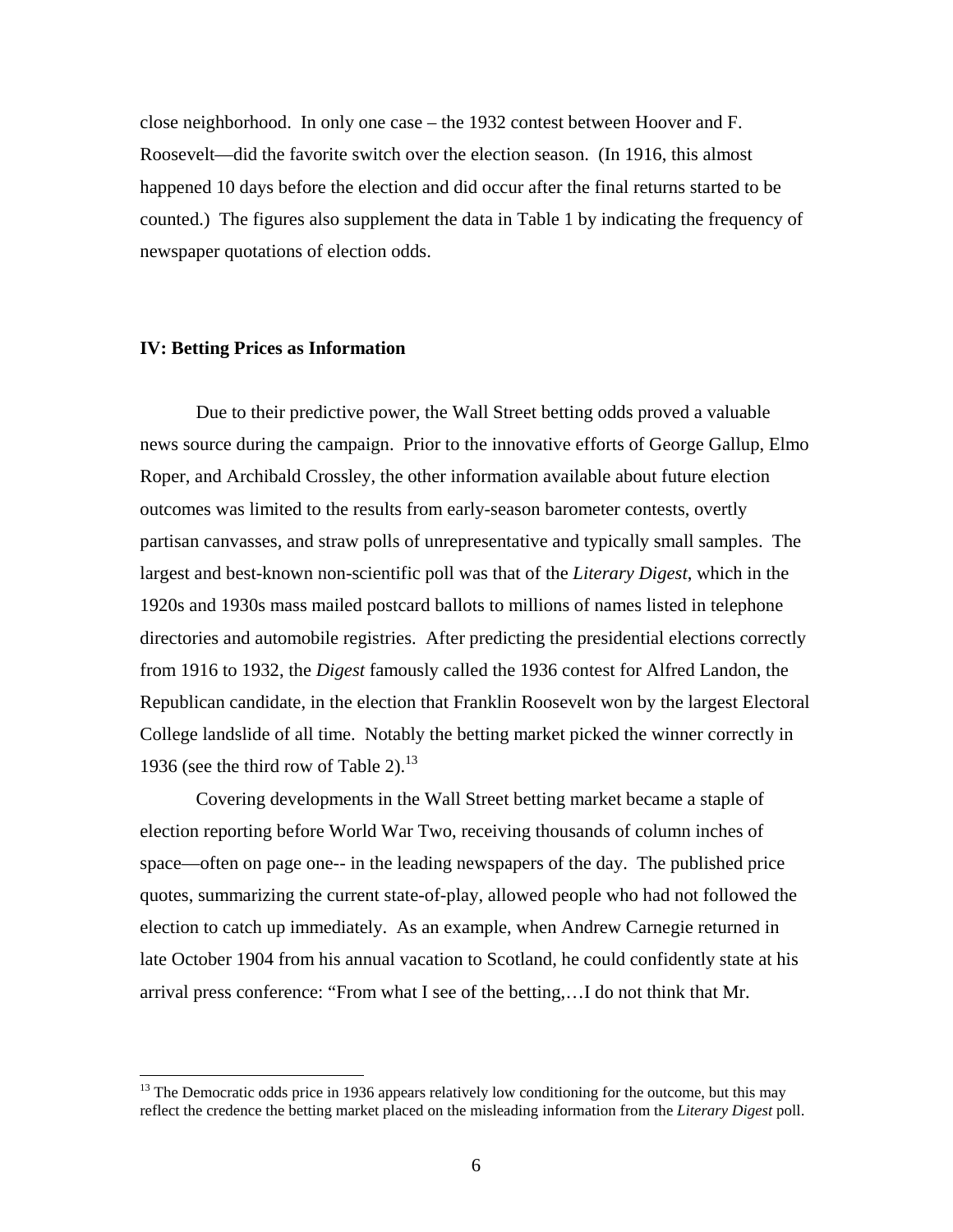Roosevelt will need my vote. I am sure of his election… (*New York Times* 24 Oct. 1904 p. 1)."

Besides substituting for polls, the betting quotes filled the demand for accurate odds from a public widely interested in wagering on elections. It is important to recall that over much of the late  $19<sup>th</sup>$  and early  $20<sup>th</sup>$  centuries, political engagement, as measured either by party identification or election turnout, was much greater than today. And in the age before mass communication technologies reached into America's living rooms, election nights were highly social events, comparable to New Year's Eve or major football games. In large cities, crowds filled restaurants, hotels, and sidewalks in downtown areas where newspapers and brokerage houses would publicize the latest returns and people with sporting inclinations would wager on the outcomes. Even for those who could not afford large stakes, betting in the run-up to elections was a cherished ritual. A widely-held value was that one should be prepared to "back one's beliefs" either with money or more creative dares.<sup>14</sup> Making freak bets – where the losing bettor literally ate crow, pushed the winner around in a wheelbarrow, or engaged in similar public displays– was wildly popular. According to "a moderate estimate," in the 1900 election "there were fully a half-million such [freak] bets—about one for every thirty voters."<sup>15</sup> Wagering sums, large or small, was undoubtedly equally or even more common. In this environment, it is hardly surprising that many of the leading newspapers kept their readership well informed about the latest betting odds.

## **V. Forces Operating For and Against Efficiency**

<u>.</u>

 The reasoning behind assertions about the accuracy of the Wall Street betting odds was essentially the same as that for the efficiency of stock prices.<sup>16</sup> As stated in

<sup>&</sup>lt;sup>14</sup> As a 14 Nov. 1876 *New Work World* article (p. 4) put it, "Bets have this moral value, that they give assurance of a man's opinion. The gambler's defiance of 'put up or shut up' has a meaning, and prevents much idle boasting."<br><sup>15</sup> E. Leslie Gilliams "Election Bets in America" *Strand Magazine* Feb 1901 XXI: 122 p. 185-191. p. 186.

<sup>&</sup>lt;sup>16</sup> The betting market could be used chiefly as an insurance device, wagering on candidates whose policies would likely damage one's welfare. The available testimony indicates that the betting tended reflected entertainment or partisan motives (wagering on one's favorite) rather than insurance motives (wagering on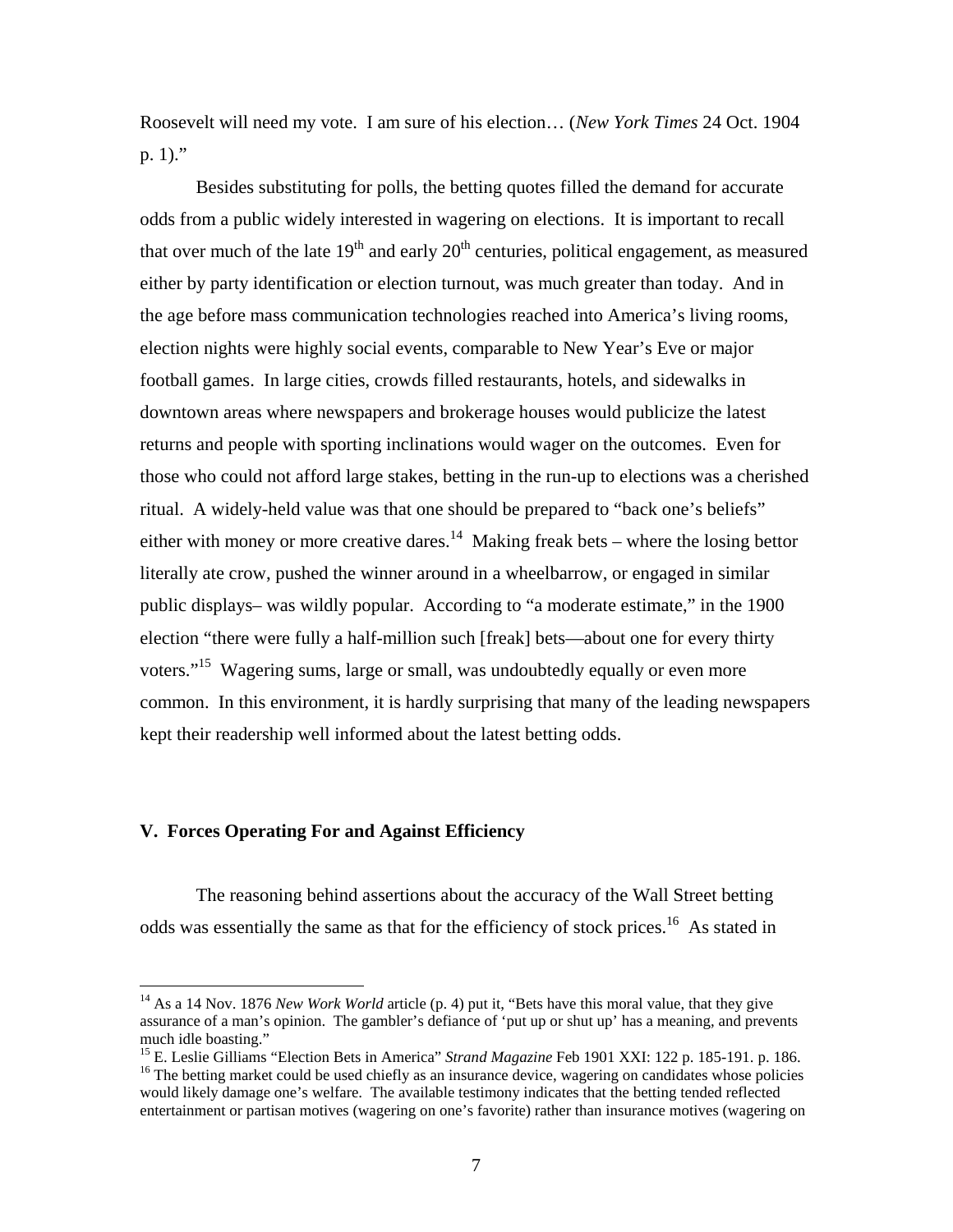1924, "The Wall Street odds represent the consensus of a large body of extremely impartial opinion that talks with money and approaches Coolidge and Davis as dispassionately as it pronounces judgment on Anaconda and Bethlehem Steel. (*New York Times* 7 Oct. p. 18.)" 17 It is hard to put the argument better than a *New York Times* article from 10 Oct. 1924 (p. E9):

Wall Street is always the place to which inside information comes on an election canvas … [and] it is a Wall Street habit, when risking a large amount of money, not to allow sentiment or partisanship to swerve judgments—an art learned in stock speculation; …any attempt to force odds in a direction unwarranted by the facts will always instantly attract money to the opposite side, precisely as overvaluation of a stock on the market will cause selling and its under-valuation will attract buying.

In the 1920s and 1930s when betting activity (or at least the forms reported in the newspapers) moved towards specialist firms, the participants did not simply wait for political insiders to enter with private information. The specialist firms began to conduct their own market analysis. According to a 1924 *Wall Street Journal* story (29 Sept., p. 13), the "betting firms maintain a statistical department for the benefit of their customers and also have a man present at the principal speeches made by the candidates. This man makes unbiased reports of the psychological reactions of the audiences." In 1936, according to a *Washington Post* piece (3 Nov., p. 16), upon becoming suspicious of the results of the *Literary Digest* canvass, Sam Boston, "American's most distinguished betting commissioner," began "conducting his own election poll."

Working against the market forces leading to efficiency were motivations to manipulate the odds for political gains. Given that the betting odds were taken as good indicators of the candidate's strength, entering the betting markets potentially provided a lever for influencing expectations. The newspapers periodically contained charges that the partisans were manipulating the reported betting odds to create a bandwagon effect. (This could happen if the reported betting occurred outside the open market or as a "wash

the candidate who policies would potentially damage one's welfare). An example, albeit uncommon, of betting to insurance against stock market loss appears in *New York Tribune*, 8 Nov. 1904, p. 1.<br><sup>17</sup> Election betting replicated other aspects of financial trading as well. Hedging, maintaining offices in the

financial district, sending reports of betting activity over the ticker, "wash sales," the use of hand signals to communicate to curb traders are mentioned in the newspaper stories about the betting market. See, for example, *New York Times*, 27 Sept. 1906, p. 1; 10 Nov. 1916 p. 22, 11 Nov. 1916, p. 12; 21 June 1924, p. 1; 2 Nov. 1924 p. E10; 11 Oct. 1936, p. F1; *New York Tribune*, 16 April 1904, p. 1; 9 Nov. 1916, p. 4; 10 Nov. 1916 p. 3; *Wall Street Journal*, 18 Oct. 1920, p. 2; and *Washington Post*, 7 Nov. 1916, p. 1; 11 Nov. 1916, p. 2.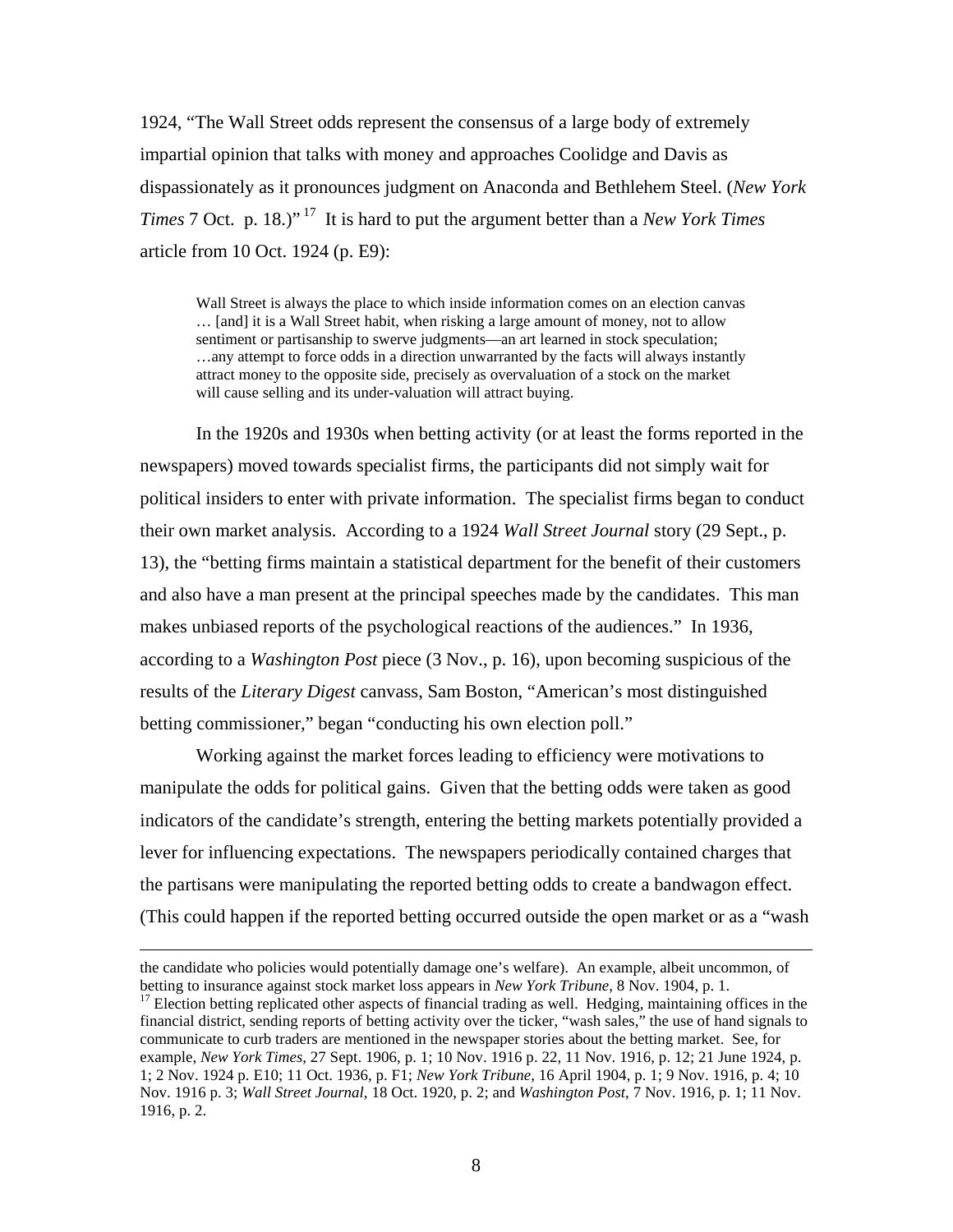sale" between confederates. Partisan newspapers also played a role through selective reporting.) The most common thinking was that pushing up odds helped the preferred candidate by depressing the effort and turnout for the opposing candidate. Only rarely was the possibility that high betting odds would lead to overconfidence and lower turnout for the favorite discussed.<sup>18</sup>

The press did frequently refer to the betting activities of officials associated with the Republican and Democratic National Committees, with state party organizations from across the east, and especially with Tammany Hall (the New York City Democratic machine).<sup>19</sup> In most but not all instances, these officials appear to bet in favor of their party's candidate; in many of the cases where they take the other side, it is to hedge earlier bets. Such manipulation is an important challenge to unbiased forecasts, since participants are shading their information. If the marginal bettor is a partisan, is influenced by a manipulation, or receives information from a biased source, the markets will systematically err in their predictions.

Another barrier to accurate forecasts was the lack of national information sources. Over most of this period, news spread by telegraphs and was first made public in newspapers. Slow information propagation meant that news events might only slowly be reflected in prices. This might also dampen the odds price on favorites because there was always the possibility of latent bad news arriving. More problematic was the uneven

<sup>18</sup> This was captured in the remark of Andrew Carnegie quoted above and in cartoon in the *Chicago Tribune*, 7 Nov. 1904, p. 1.

<sup>&</sup>lt;sup>19</sup> The newspapers recorded many exciting bluffing and betting contests between Col. Thomas Swords, Sergeant of Arms of the National Republican Party, and Democratic betting agents representing Richard Croker, Boss of Tammany Hall, among others. Regarding the participation of politicians, see *New York Tribune*, 2 Oct. 1884, p. 4; 16 Oct. 1888, p. 2; 9 Nov. 1894, p. 3; 5 Aug 1896, p. 1; 31 27 Oct. 1896, p. 5; Oct. 1896, p. 1; 24 Oct. 1897, p. 6; 5 Sept 1900, p. 14; 18 Sept 1900, p. 2; 30 Sept. 1900, p. 5, 12 Oct 1900 p. 3; 20 Oct 1900, p. 3; 8 Nov 1904, p.1; *New York Herald Tribune*, 6 Nov. 1928, p. 3; *New York Times*, 27 Oct. 1896, p. 3; 30 Oct. 1896, p. 1; 1 Nov 1896, p. 8; 8 Nov. 1900, p.5, 23 July 1936, p. 8; 24 July 1936, p. 8; 25 July 1936, p. 6; 29 July 1936, p. 6; 9 Aug. 1936, p. 29; *Wall Street Journal*, 31 Oct 1916, p. 8; 27 Oct 1920, p. 1; 29 July 1936, p. 1.

Whether the betting money came directly from campaign funds is unclear. Swords noted in 1896: "The [Republican] National Committee is not in the betting business and there are no campaign funds for the purpose, but a number of men have requested me to look for any opportunity of placing bets on McKinley." *New York World* 3 Oct. 1896, p. 5.

There are only a few instances where manipulation appears plausible. For example in 1892, the Republican campaign managers went at midnight to the Hoffman House (the Democratic hangout), offering to bet large stakes at odds consistent with their candidate having a better than previously expected chances of winning. Small fry, not the big Tammany money was around, so the offered large bets were not taken. The odds quoted in the newspapers made the GOP candidate appear stronger that he was. *New York Times*, 8 Nov. 1892, p. 8.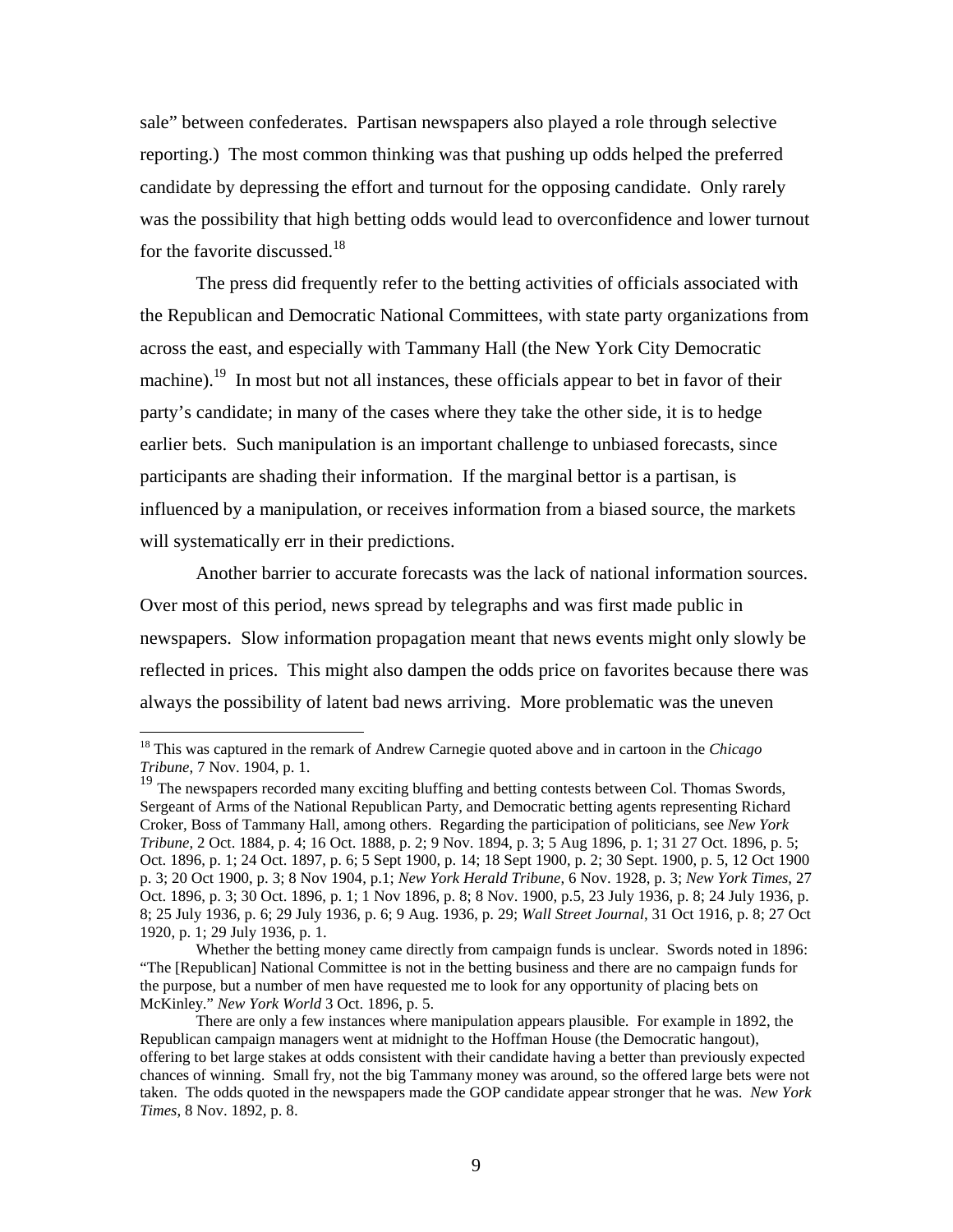distribution of information so that certain geographic areas received news later. This opened the possibility of traders from information-rich areas earning excessive returns, a topic we return to below.

One other potential friction did not prove to be problematic. As with the IEM in 2000, the betting market at times had to confront elections that were not decided until long after the polls closed.<sup>20</sup> In the 1876 Hayes-Tilden race, the outcome was disputed for months after Election Day with the political parties charging each other with fraudulently manufacturing votes. A special Electoral Commission eventually resolved this hotly contested election. The acrimony spilled over into the betting market, where John Morrissey, the leading New York pool-seller (pari-mutuel betting), opted to cancel the pools, returning the stakes minus his commission. This solution left many unsatisfied, contributing to the push in the next session of the New York legislature to outlaw pool-selling.<sup>21</sup> In later years, betting commissioners handled contested elections by specifying the contract to be contingent on whomever actually took office and withholding payment until one side officially conceded. Indeed, they often kept the action going. In the 1884 election, betting lasted until the Friday after the election.<sup>22</sup> In 1916, the leading betting commissioners did not settle up until November 23, almost two week after the polls closed.<sup>23</sup> Notably in the 1888 contest, when Harrison won the electoral college vote outright (233-168) and yet Cleveland very narrowly won the popular vote, settlement in favor of Harrison bettors occurred without a hitch.<sup>24</sup>

## **VI: Market Efficiency**

 $20$  In the early morning following Election Day in 2000, the implicit odds on the Democrats fell to near zero in the IEM WTA market. Because the Democrats won a plurality of the popular votes (the basis of the contract), the odds price rose to unity over the next day.<br><sup>21</sup> New York Times, 11 Dec. 1876, p. 1; 25 April 1877, p. 4.

<sup>&</sup>lt;sup>22</sup> New York Times, 9 Nov. 1884, p. 1.<br>
<sup>23</sup> Wall Street Journal, 11 Nov. 1916, p. 2; New York Times, 23 Nov. 1916, p. 1.<br>
<sup>24</sup> In the heyday of election betting, extensive wagering also occurred over the outcome of the governor's race and the City's mayor's race. Here too, contingencies arose that were subject to further consideration. For example, when candidate Henry George died days before the 1897 mayoral election, "A committee selected unofficially to decide on bets made before the death of Henry George has decided that all such bets stand except those which stipulated that all the candidates should remain in the field." *New York Times* 2 Nov. 1897, p. 3.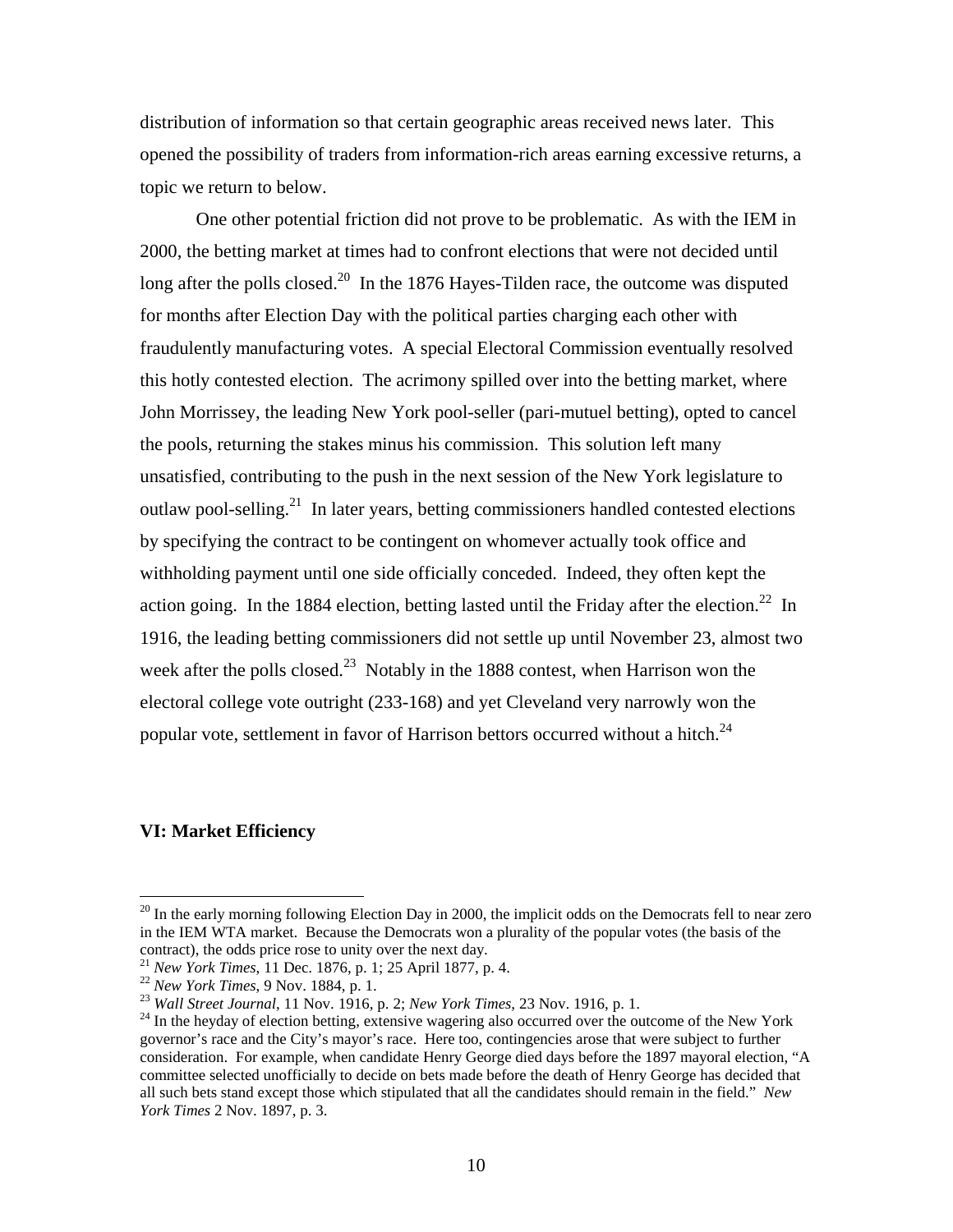In an efficient capital market, asset prices reflect all relevant information. Following this reasoning, efficient futures markets must provide the best prediction of future events given the current information (Roll, 1984). Presidential betting markets provide implicit predictions of the eventual winner through the equilibrium odds, yielding a rather direct test of market efficiency: do the odds provide the best predictor of election outcomes given current information? We now evaluate this hypothesis for the historical betting markets by performing a series of tests conducted in the usual order of increasing restrictiveness: arbitrage free pricing, weak-, semistrong-, and strong-form efficiency (Fama, 1970). We consider general non-parametric approaches, and also when possible more structured models. Before turning to the results, two comments provide some perspective. First, it would be surprising if the early presidential betting markets satisfied all of the formal efficiency conditions given the list of barriers described in the last section. Second, contemporary betting markets serve as a useful benchmark, and so we contrast our results with an efficiency analysis of the IEM (Berg et al, 2003).

One of the weakest conditions for efficiency is arbitrage free pricing. This condition constrains prices, so that participants cannot instantly profit from simultaneously trading some set of contracts. In the context of election betting markets, this means that the sum of the odds prices on all possible candidates cannot differ from a dollar by more than commission costs.<sup>25</sup> We can evaluate this hypothesis in those cases when we observe the prices for all distinct contracts, as in 1912, 1916, and 1924. The arbitrage-free condition holds in most of such cases, but it is violated for certain periods. For example, the Hughes and Wilson prices sum to less than a dollar during eight days in the beginning of September 1916 (around the 60 day mark in Figure 2), and the Wilson, Roosevelt, and Taft prices sum to more than a dollar for the ten days just prior to the election in 1912. These differences are typically larger than the 5 percent commission rate, making arbitraging trades profitable. Still such violations are rare and it is unclear how many shares a participant could profitably trade.<sup>26</sup>

 $^{25}$  To see this, suppose that the sum of prices on bets paying a dollar is strictly less than a dollar. In the absence of commissions this allows a trader to make a profit when he buys one share of each contract, since this ensures he will win a dollar and his expenses are strictly less.

 $26$  In only 25 out of 807 observations were the sums are far enough from one dollar to allow arbitraging. There are also rational explanations for some deviations, e.g. the possibility of entry by a viable candidate when the summed prices are less than a dollar.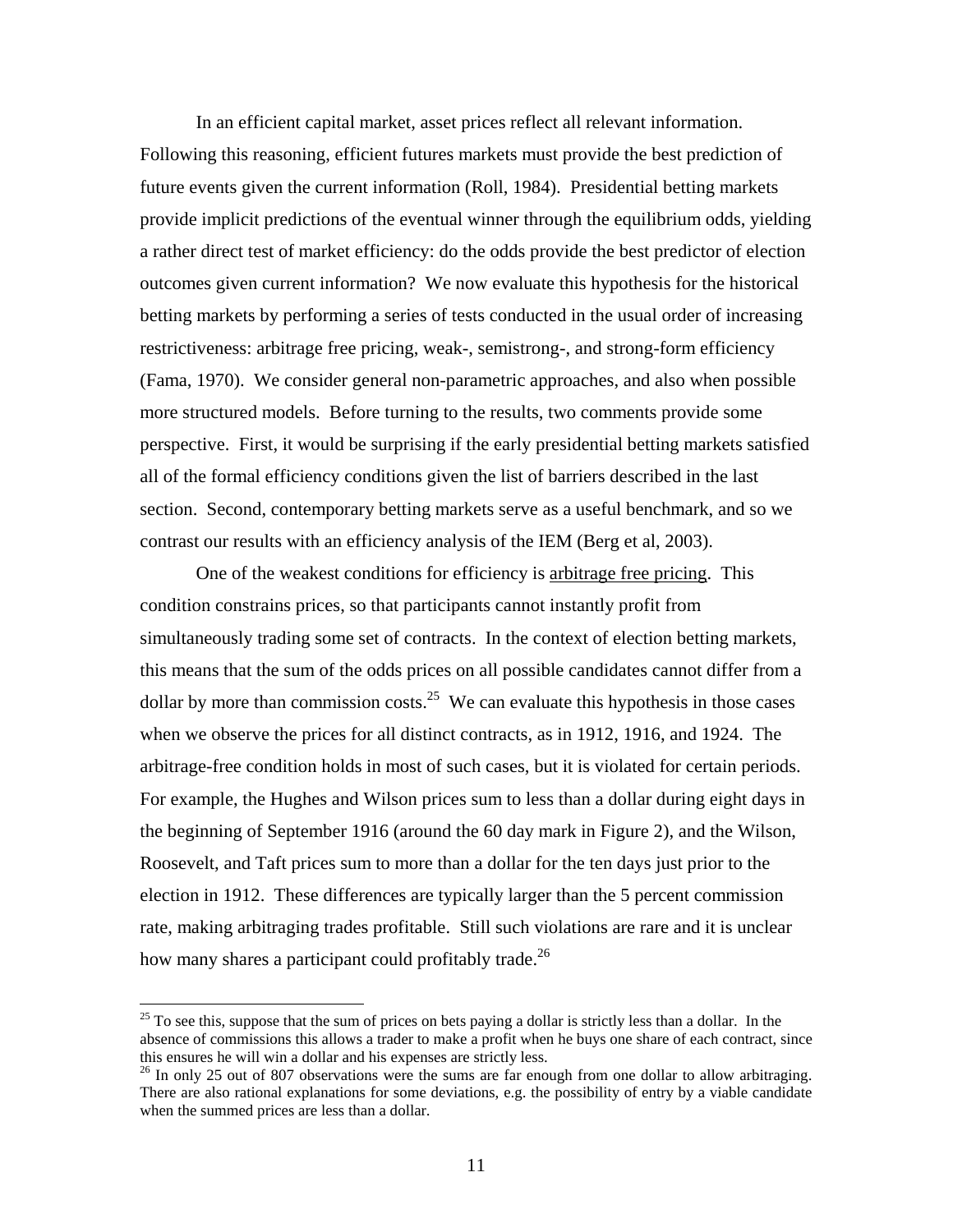A related arbitraging condition is the law of one price. This states that prices at different locations should be close enough that investors cannot simultaneously buy and sell contracts for a profit. That is, the prices should not differ by more than the commission and transportation costs. The law of one price appears to hold for the various markets within New York City. Prices on a given contact usually differed by no more than a tick, and different newspapers reported virtually the same odds were available on a given day.<sup>27</sup> Cursory evidence indicates there were price variations across U.S. cities but these tended to be small. As examples, a *Chicago Tribune* survey of 10 major cities on Election eve in 1884 revealed the coefficient of variation of the oddsprices was only 5.1 percent (6 Nov. 1888, p. 3) and a similar *New York World* survey of 13 cities in 1916 found the coefficient of variation was 4.6 percent (7 Nov. 1916, p. 1). We also know that investors actively worked to arbitrage pricing gaps and that at least one betting commissioner maintained offices in both New York and Chicago (*Washington Post*, 1 Nov. 1932, p. 9).

A capital market is weak-form efficient if historical asset prices cannot be used to devise profitable trading rules. A loose implication of weak-form efficiency is that it is not possible to forecast prices using lagged price data, implying prices follow a random walk. Consistent with this, we find it is not possible to reject the hypothesis that daily odds prices follow a random walk in our 1884-1940 sample (*N*=236) nor can we reject that these prices have a unit root using the Dickey-Fuller test.<sup>28</sup> It is important to note we include a time trend to control for a key feature of these markets, namely the drift created by the mechanical resolution of uncertainty (we return to this topic below). A final test considers whether price changes can be forecast using historical data. When we regress the change in daily prices on its lags, the lagged prices do not have statistically significant

 $^{27}$ In our sample, there are 344 cases where we observe the New York odds price on a given candidate on the same day in multiple newspapers. In this subsample, the correlation coefficient is 0.983. <sup>28</sup>The first equation we estimate is,

price<sub>it</sub> =  $\alpha$  +  $\gamma_i$ ×(T-t) +  $\beta$ ×price<sub>it-1</sub> + u<sub>it</sub>

where price<sub>it</sub> is the price of some contract in election *i* occurring at day *T* when there are *T*-*t* days until the election and price<sub>it-1</sub> is a lag of price. Notice that the equation includes an election-specific intercept trend. The estimated β's are 1.01, 1.00 and 0.98 for Democrat, Incumbent and Market Favorite party contracts, and these are statistically indistinguishable from unity (using classical or robust standard errors); the estimated  $\alpha$ 's are each indistinguishable from zero. We find similar results for an AR(2) process.

For the Dickey-Fuller test, we include an election-specific time trend and consider the same three contracts discussed above. We cannot perform an augmented Dickey-Fuller test (include lagged changes in prices) because of gaps in the data.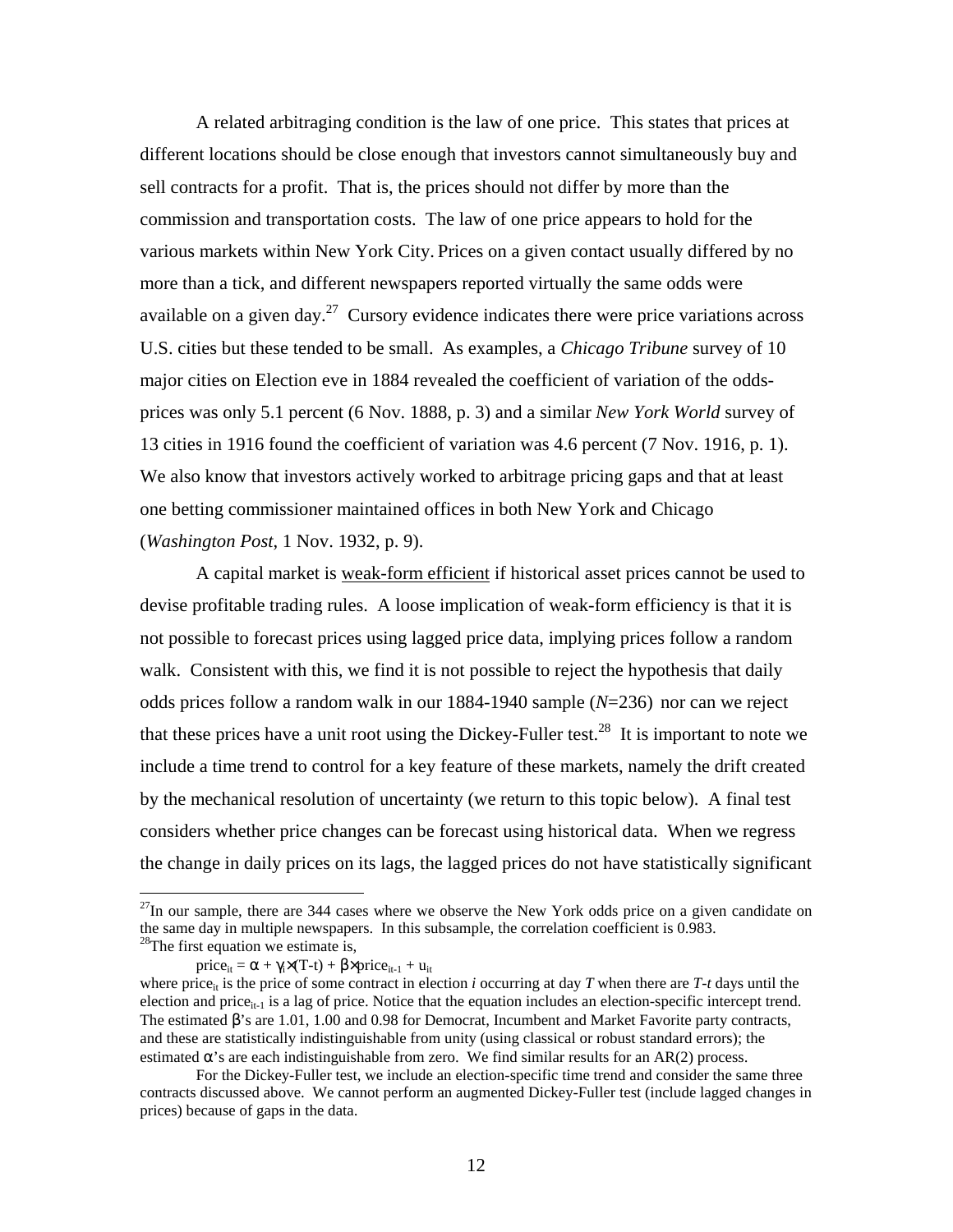effects  $(N=120)$ <sup>29</sup> In total, these simple tests are broadly consistent with weak-form efficiency and parallel results for the IEM (Berg et al., 2003).

While the non-parametric approach has the advantage of not being linked to any specific model of market behavior, it downplays an important feature of the betting markets. Because the contracts have a known termination date, uncertainty naturally resolves as the Election Day grows closer. This means that prices, which should represent beliefs about the chances of victory, will diverge to zero or one as illustrated in Figure 3. We thus consider a parametric model which explicitly considers the reduction in uncertainty (the disadvantage of this approach is that we now must jointly test efficiency with the model assumptions).<sup>30</sup> The Appendix derives the following equation (and all other formal and intuitive arguments in this section):

(1) price<sub>it</sub><sup>\*</sup> = ((T-t)/(T-t-1))<sup>0.5</sup>×price<sub>it-1</sub><sup>\*</sup> + 
$$
\varepsilon_{it}
$$

The equation says that prices follow a random walk: the current price, price $_{it}$ , is yesterday's price, price<sub>it-1</sub>, plus a normally distributed error term,  $\epsilon_{it}$ <sup>31</sup> The factor in front of the lagged price term explicitly controls for the uncertainty resolution. The key condition of market efficiency is that the constant is zero, meaning that price deviations are unpredictable. When we consider Democrat's over 1884-1940 the estimated constant is  $-0.02$  and is statistically insignificant using robust standard errors.<sup>32</sup> In total, these simple tests are broadly consistent with weak-form efficiency and parallel results for the IEM (Berg et al., 2003).

 $29$ The equation we estimate is,

 $\Delta$ price<sub>it</sub> =  $\beta_0 + \beta_1 \times \Delta$ price<sub>it-1</sub> +  $\beta_2 \times \Delta$ price<sub>it-2</sub>+ u<sub>it</sub>

where the variables are defined in footnote 28 and additional lags cannot be included because of limits in the data. The estimated  $(\beta_1, \beta_2)$ 's are (-0.24, 0.14), (-0.26, 0.12) and (-0.20, 0.14) for Democrat, Incumbent and Market Favorite party contracts, and these are statistically indistinguishable from zero using robust standard errors. When just a single price lag is used, the estimated parameters are significantly negative. However, we find somewhat analogous results in analyzing the Democrat party contract for the IEM WTA using daily price data from 1992, 1996, and 2000.

 $30$ We loosely control for this possibility in the non-parametric estimates by including an election-specific time trend. However, this approach is imperfect because it does not appropriately interact time with the lagged price as equation (1) highlights.

 $31$ The star superscript indicates that the variable is transformed, using the inverse normal function, so that its range is the entire real line. For closely contested elections, a related equation also holds in a simple linear form without the star transform. In the interest of generality we also include a parameter on the right-hand side price term in our estimates.

 $32$  However. the constants for the party in power and market favorite prices are statistically significantly different from zero in the historical markets. In the contemporary IEM WTA market, we estimate a statistically significant Democrat constant of 0.02 over 1992-2000.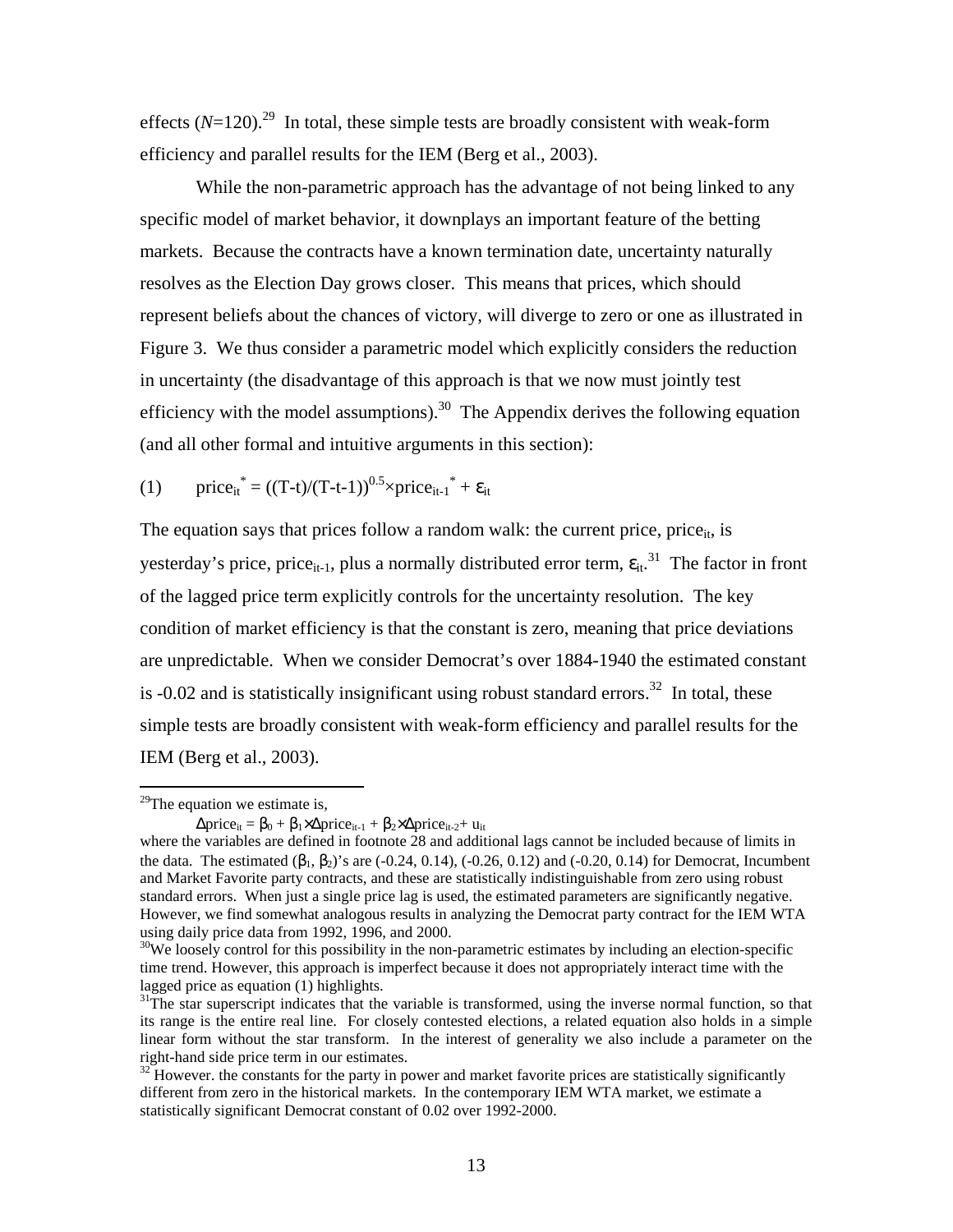A capital market satisfies semistrong-form efficiency if an investor cannot expect to make excess returns based on publicly available information. In the betting market, this means that the odds price should be the best guess of a candidate's probability of winning.<sup>33</sup> A simple if low-powered test is to examine whether one could use generally available information to devise a betting rule that would yield profits above the commission costs. We consider three simple rules involving buying a single contract paying one dollar on: (i) the Democrat; (ii) the market favorite; or (iii) the party in power. (Obviously, each test also covers adopting the opposite strategy.) We also consider the alternative of betting one dollar (instead of buying one contract) on each of these choices. This places more weight on long shots. In all cases, we deduct commissions following the prevailing practice of charging 5 percent of the winnings.

Table 3 presents the realized net winnings from betting under these rules at each observation in our sample during the 100 days prior to each election. The results in Column 1 of Panel A, covering the entire 1884-1940 period, indicate that the contracts on the Democrats, favorites, and members of the incumbent party tended to be underpriced.<sup>34</sup> For example, buying the Democrat contract has net returns of around 3 cents per bet (with a standard derivation of 33 cents). These results may simply reflect the realization of the particular outcomes that happened to occur. A more rigorous test would be whether one can identify a strategy in the first part of the sample that had positive net payoffs in the second part of the sample. Panels B and C, dividing the elections into 1884-1916 and 1920-40 periods, help to explore this test. The results in Column 1 indicate that the contracts on the Democrat did well in the early period, but had negative returns in the second period. Contracts on favorites did exceptionally well in the post-1920 period, but were unprofitable in the pre-1920 period. Contracts on the party in power *did* yield net earnings above the commission rate in both periods. This result,

<sup>&</sup>lt;sup>33</sup> Suppose that the price of a contract for the Democrat is strictly less than his agreed upon probability of winning. In the absence of commissions, a risk-neutral bettor would increase his welfare by purchasing such a contract because the expected payoff (the probability of winning) is less than the cost (the odds price).

 $34$ The result for favorites is of particular interest since it says that markets did not place a high enough probability on the favorite. This is consistent with the finding of a favorite-long shot bias in racetrack parimutuels (Thaler and Ziemba, 1988). One explanation for our finding is the role of commissions when one party is the heavy favorite. Suppose the Democrats are known to be more than 95% likely to win a contest. A bookmaker cannot offer these objective odds because the bettors will not be able to overcome the 5 percent commission. Hence, market odds must be biased down in such extreme election cases.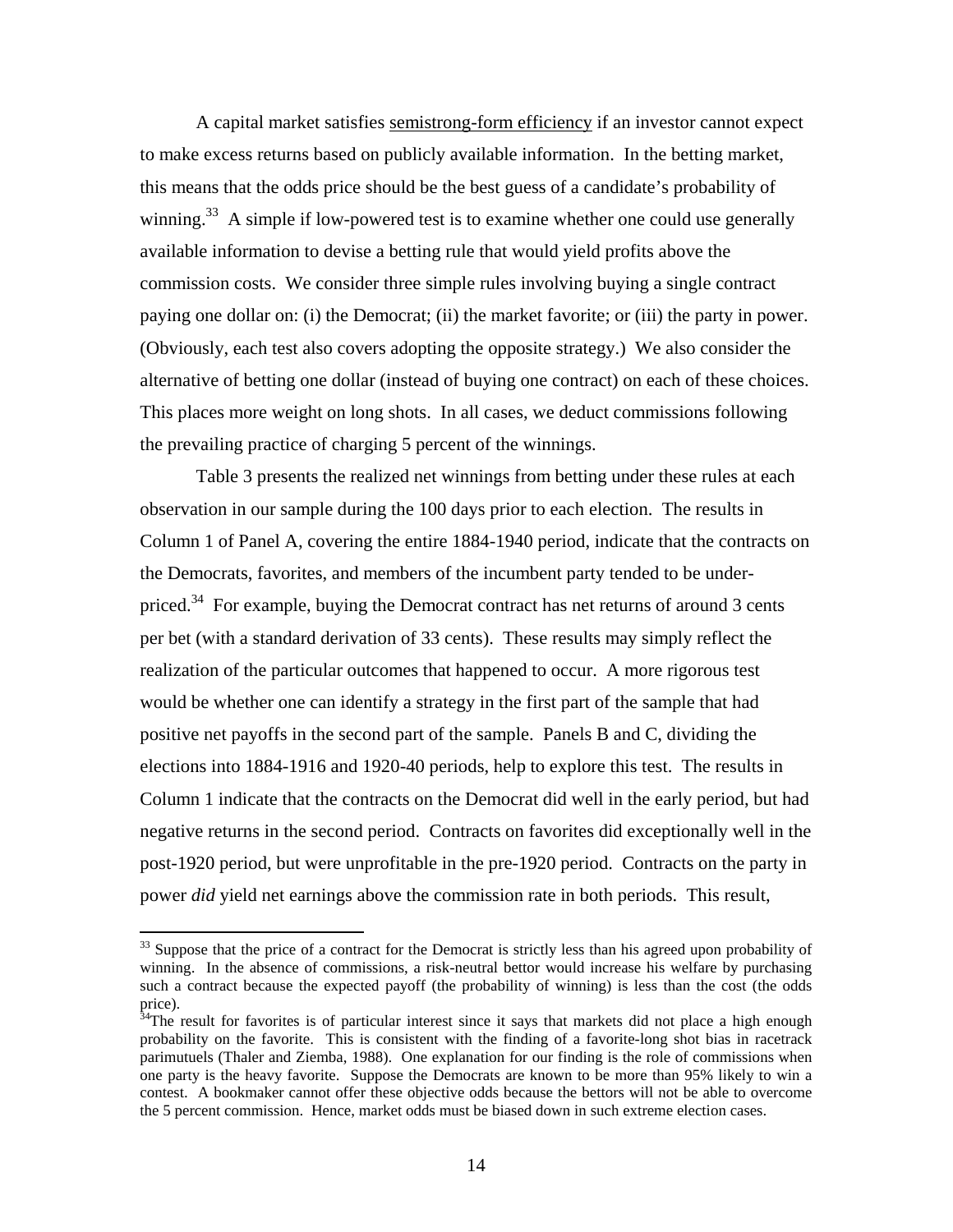however, is not robust to changes in the wager structure. For example, as the figure in Column 3 indicates, making a one-dollar wager on the party in power in the post-1920 period was an unprofitable strategy.<sup>35</sup> These results as well as the more formal tests reported in Rhode and Strumpf (2004) suggest that it was difficult to use public information to construct a winning betting strategy.  $36$ 

A specific model of price dynamics allows us to statistically evaluate the semistrong-form efficiency hypothesis. We presume that market participants have beliefs about election outcomes, but face two forms of uncertainty. First, they know that each day up until the election will bring some news shocks which we refer to as time-varying uncertainty. Second, they have imperfect information about voter preferences, which we refer to time-invariant uncertainty, and which is only revealed after the election. Then semistrong-form efficiency, along with the model in the Appendix underlying equation (1), requires that,

(2) VoteShare<sub>i</sub><sup>\*</sup> = ( $\sigma_1^2(T-t)+\sigma_2^2$ )<sup>0.5</sup>×price<sub>it</sub><sup>\*</sup> + v<sub>it</sub>

-

In this formula VoteShare<sub>it</sub> is the final vote share of the party specified in the contract in national election *i*, price<sub>it</sub> is the market price for the contract  $T-t$  days prior to the election, and  $v_{it}$  is a normally distributed and zero mean error term.<sup>37</sup> The  $\sigma_1$  term represents the time-varying uncertainty (presumed to be *a priori* identical across days), and it diminishes in importance as the election date approaches ( $T-t$  decreases).  $\sigma_2$  is the timeinvariant uncertainty. The intuition is that current prices provide a forecast of the actual election outcome, and when there is greater uncertainly, the price will be pushed toward even odds because beliefs about the favorite are relatively weak.

Our empirical strategy provides a simple test of semistrong-form efficiency. We will estimate equation (2) using the national election time series and treating the  $\sigma$  terms as parameters to fit. Under the efficiency hypothesis, the estimated constant should be

 $35$  Using the same one-dollar wager, Column 3 shows the Democrat and favorite strategies each lose money in at least one sub-period.

<sup>&</sup>lt;sup>36</sup> A useful contrast is the contemporary IEM WTA market. Using the available data for 1992, 1996, and 2000, buying a contract on the Democrats, the market favorite or the incumbent party are all at least as profitable as in the historical markets. This should be viewed with some caution due to the small number of elections in the IEM data.

 $37$ The star superscript is described in footnote 31, and it is still true that a related equation holds in a simple linear form without the star transform for closely contested elections.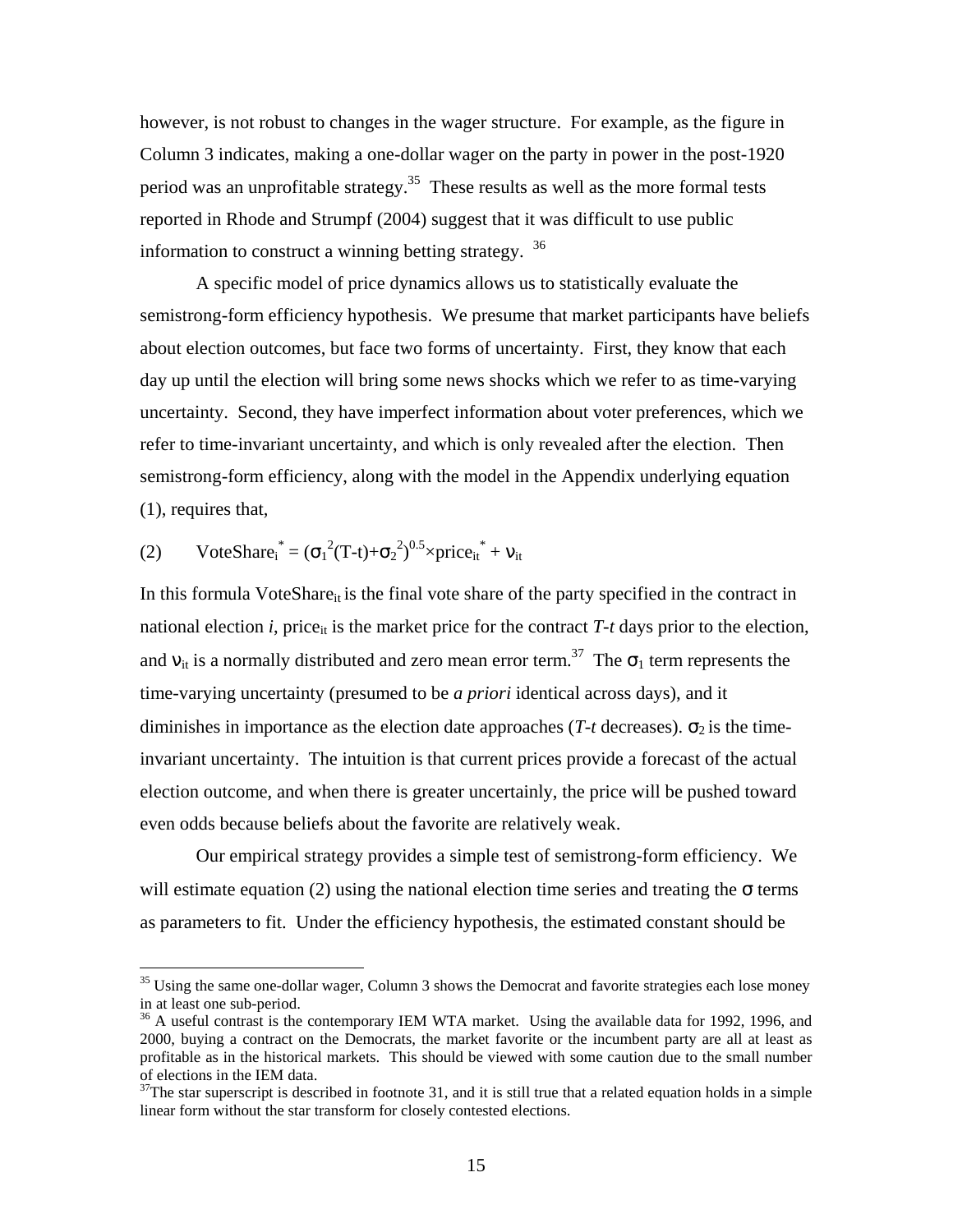zero. Intuitively, a constant represents the expected change in the vote share after controlling for the market odds. So if the constant is positive, then the market is consistently understating the election probability of the party listed on the contract, and the semistrong-form efficiency hypothesis is rejected. Notice that by specifying the contract is for Democrats, favorites, or candidates of the party in power, we can evaluate violations of the sort highlighted with the betting strategies.

Table 4 displays non-linear least squares coefficients estimates of equation (2) using the Democrat, market favorite, and party in power outcomes for the years 1884 through 1940. In each case, the constant term is statistically significantly different from zero. Of greater economic significant is the implied pricing disparity. The bottom row calculates the implied hypothetical price 21 days prior to Election Day in an even contest. If the market were efficient, the implied price would exactly equal one half, the probability of victory. Both the Democrat and party in power bets are significantly under-priced and the favorite is slightly over-priced. It is also interesting that very similar results are evident in the contemporary IEM WTA market. For example, using data for Democrat's from 1992, 1996 and 2000 we find a virtually identical constant as that listed in the first column of Table  $4^{38}$ .

 We also briefly discuss an analysis of semistrong-form efficiency for the historical state-level bet markets. These markets are of interest since we can observe multiple prices at one time, and so do not have to be as concerned about time series issues. At the same time, these markets are much thinner than those for the national contest. We find that two of the three strategies discussed earlier are profitable: betting on the Democratic candidate yields an average daily return of \$0.06 and betting on the candidate which the market favors in the state yields \$0.14 (these values are for daily purchases of single share and include commissions). We can also consider regression evidence on market efficiency using the cross-sectional analogue of equation (2) which is derived in the Appendix,

(3) VoteShare<sub>i</sub><sup>\*</sup> =  $\sigma \times \text{price}_i^* + \varepsilon_i$ 

<sup>&</sup>lt;sup>38</sup> The estimated uncertainty terms,  $\sigma_1^2$  and  $\sigma_2^2$ , are each an order of magnitude smaller in the contemporary IEM. This likely reflects the wider distribution of public information about the candidates and the presence of scientific polls.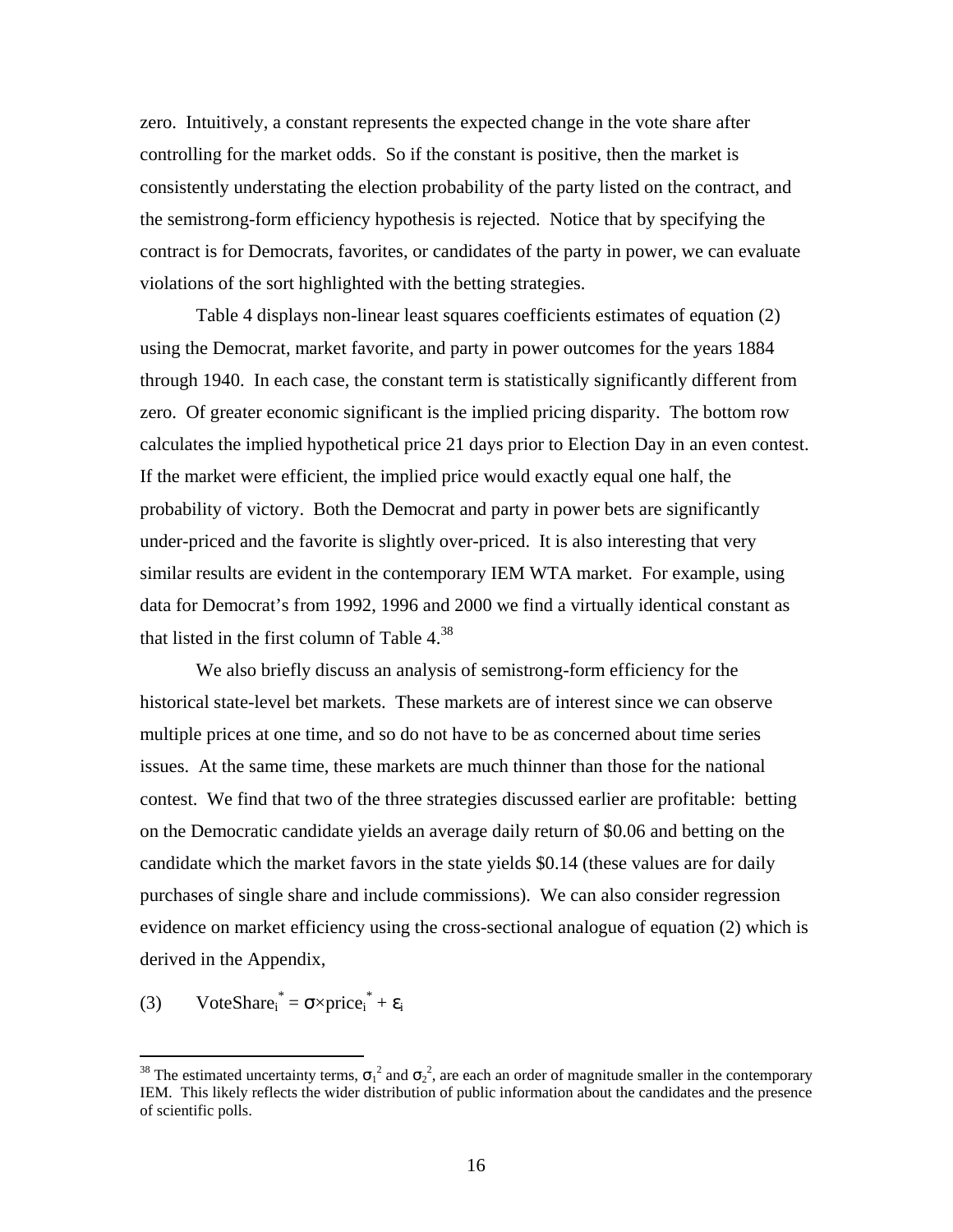This formula states that the actual vote share in state *i*, VoteSharei, differs from the current market beliefs, price<sub>i</sub>, chiefly by some shock term,  $\varepsilon$ <sub>i</sub>. The shock again represents any future uncertainty, and  $\sigma$  is the average standard deviation across states of these terms. The equation captures the efficiency hypothesis since it says that deviations from the current market price cannot be predicted. This means that the estimated constant and all publicly observed covariates should have zero parameters. Table 5 presents the coefficients using Democratic contracts for the years with available data (1896, 1912, 1932, and 1944). The first column shows that the estimated constant is not statistically different from zero. However, the second column shows that several covariates help explain vote outcomes even after controlling for market prices. In particular, the lagged vote share has a significant and positive effect. Even after controlling for the market prices, a one percent increase in previous vote share implies a half a percent increase in current vote share. The final column shows that polling data (which is available in the last two elections) not only has a large positive effect, but it subsumes the explanatory ability of market prices. In total these results suggest a marked departure from semistrong-form efficiency in the state-level betting markets. This result is perhaps unsurprising given that this market was a minor footnote relative to the far more popular market on the overall national winner.

Finally we consider strong-form efficiency, whether an investor can earn excess profits using private information. While it is difficult to quantify this hypothesis, there are several reports of insiders profiting from superior information about specific states. As examples, in 1916, some West Coast investors wagered heavily on Wilson because they believed he would unexpectedly win California, which he did (*Wall Street Journal*, 31 Oct. 1916, p. 8). Leveraging on superior local information, several Ohioans fronted by Tex Rickard placed a \$60,000 wager on Wilson to win their state (*New York Times*, 28 Oct. 1916, p. 1). These must have been strong beliefs since the wager moved the odds price by nearly ten percentage points, and again the investors proved to be correct. It seems that insiders were able to profit from their information advantage, but note rejections of strong efficiency are typical of most capital markets.

In conclusion, the historical betting markets do not meet all of the exacting conditions for efficiency, but the deviations were not usually large enough to generate

17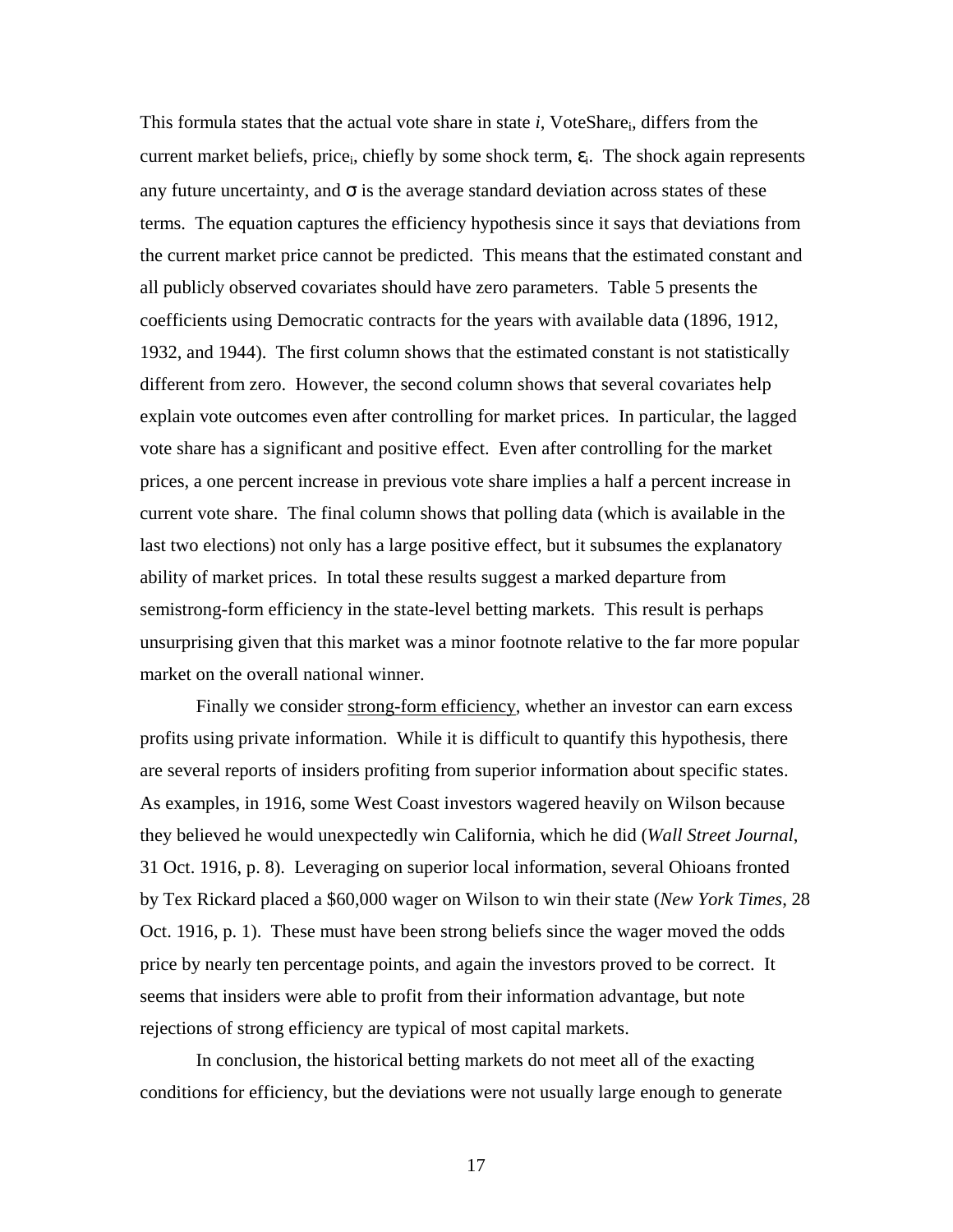consistently profitable betting strategies for the national outcome using public information.39 The performance of the market was comparable to its modern counterparts and, given the barriers to efficiency discussed earlier, quite remarkable.

## **VII: The Decline of Political Wagering**

<u>.</u>

The newspapers reported substantially less betting activity in specific contests (1880, 1908, 1912) and especially after 1940. In part, this reflects the reluctance of newspapers to give publicity to activities that many concerned unethical. There were frequent complaints that election betting was immoral and contrary to republican values. Among the issues critics raised were moral hazard, election tampering, information withholding, and strategic manipulation.<sup>40</sup>

In response to such concerns, New York state laws did increasingly attempt to limit organized election betting. Casual bets between private individuals always remained legal in New York. Betting on elections nominally disqualified the participants from voting and the legal system also discouraged using the courts to enforce gambling contracts. Following the troubles associated with John Morrissey's cancellation of the 1876 election pools, the legislature passed laws against pool-selling, which were enforced rigorously through the 1880 election. But as often happened, enforcement efforts weaken and the sporting interests found loopholes around the existing laws. For the next quarter century, election betting flourished. At the behest of New York governor, Charles Hughes, the state outlawed in 1908 and 1910, respectively, professional bookmaking employing written bets and oral bets. The prohibition was directed primarily towards horse racing, but had the effect of suppressing open election betting in 1908 and 1912.<sup>41</sup>

 $39$ The wager markets on state election outcomes more convincingly fails the efficiency conditions. This result is unsurprising given that the state markets were far thinner than the national market.

<sup>40</sup> For selected historical criticisms of election betting, see *New York Tribune*, 18 Nov. 1888, p. 6; *New York Times*, 28 Oct. 1896, p. 1; 3 Nov. 1896, p. 2; *Washington Post*, 28 Oct. 1912, p. 2. For a recent discussion, see Hanson (2003).

 $41$  The Curb brokers initially responded to the 1908 laws by revising the contract form – creating a memorandum between "friends" to transfer money conditional on the election outcome—and by raising the commission to reflect the increased trouble and legal exposure. *New York Tribune*, 30 Oct. 1908, p. 1. See also *New York Times*, 22 Oct. 1909, p. 1; 11 July 1912, p. 10; 18 July 1912, p. 1.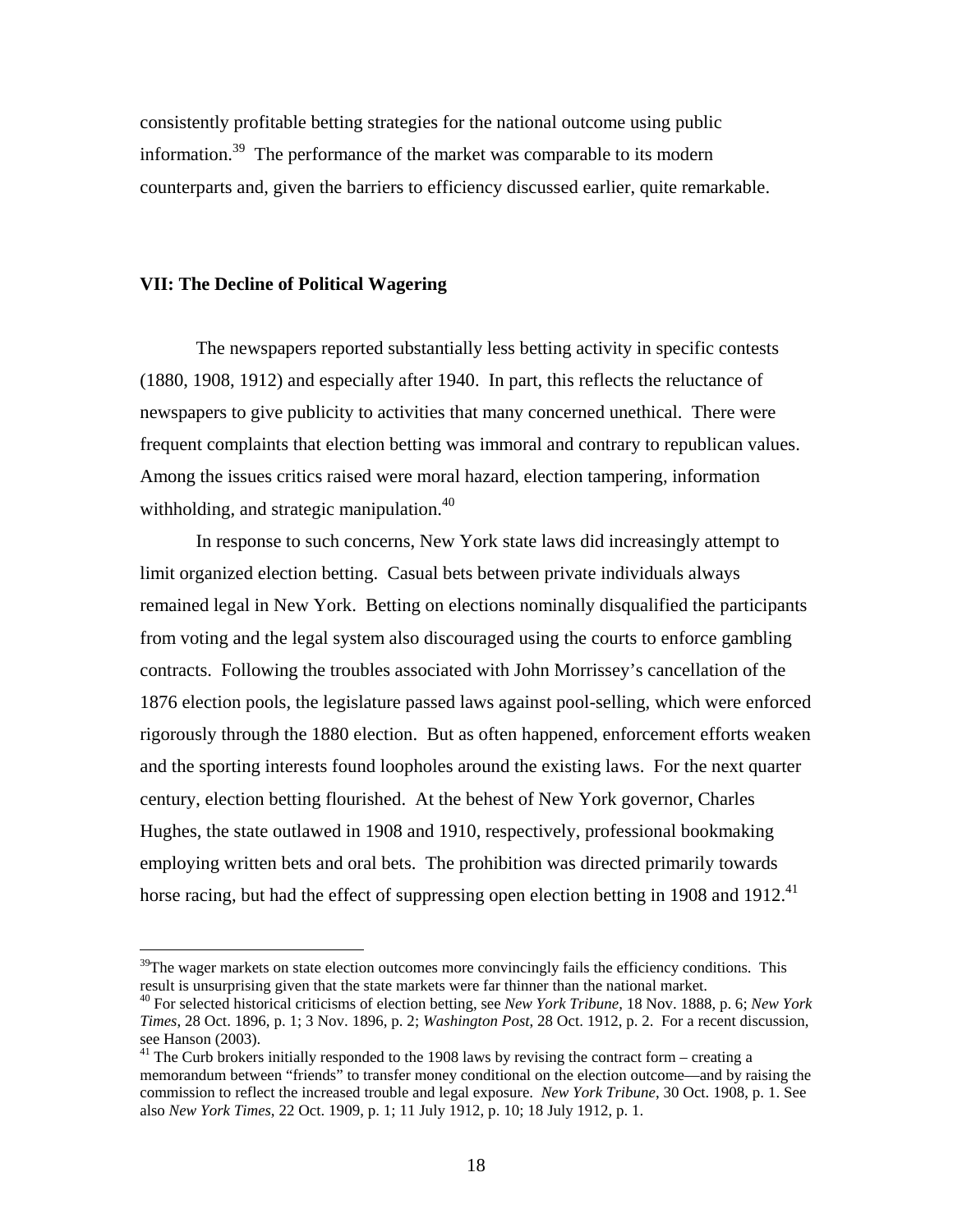Ironically, by the final month of the 1916 contest between Hughes and President Wilson, election betting in the financial district was back in full swing. Although there were subsequent waves of anti-gambling policing, it is possible that New York's legalization of pari-mutuel betting on horse races in 1939 actually did more to reduce book-making on elections. Individuals interested in gambling now has several contests per day to wager on that promised immediate rewards rather than a single political contest stretching over several months. Along with the rising importance of illegal betting on sports such as baseball, this shifted the focus of the bookmakers, the suppliers.

New York State was not alone in changing the legal environment for election betting. The Stock Exchanges also periodically enacted regulations to limit involvement of their members. The Exchanges characteristically did not like the public to associate their socially productive risk-sharing and risk-taking functions with gambling on sporting events. The World Series, horse races, and prizefights were viewed as zero-sum entertainment activities whose outcomes did not affect the broader world. Arguably betting on elections belonged in the risk insurance category and the information that the betting market provided had "real-world" value, unlike knowing the winner of the sports tournament. One could readily imagine a risk-averse owner of an investor project betting for a candidate unfavorable to the project to hedge against a "bad" election outcome. But often it appears the bets were partisan or sentimental in the sense that bettors took the side of their preferred candidate. The major exceptions occurred after odds have changed when partisans would hedge existing bets by taking the other side.

Fear of association with gambling and bucket shop operations led the Exchanges to distance themselves from election betting. For example, before the 1912 party conventions, the New York Curb Association reminded its members that placing or accepting bets was contrary to New York laws. "Any member found betting, placing bets, or reporting alleged bets to the press will be charged with action detrimental to the interest of the association, which may lead to his suspension.<sup> $142$ </sup> In May 1924, both the New York Stock Exchange and the Curb Market passed resolutions barring their members from engaging election gambling. Again in late 1927, both exchanges blocked

<sup>42</sup> *Wall Street Journal*, 8 June 1912, p. 5.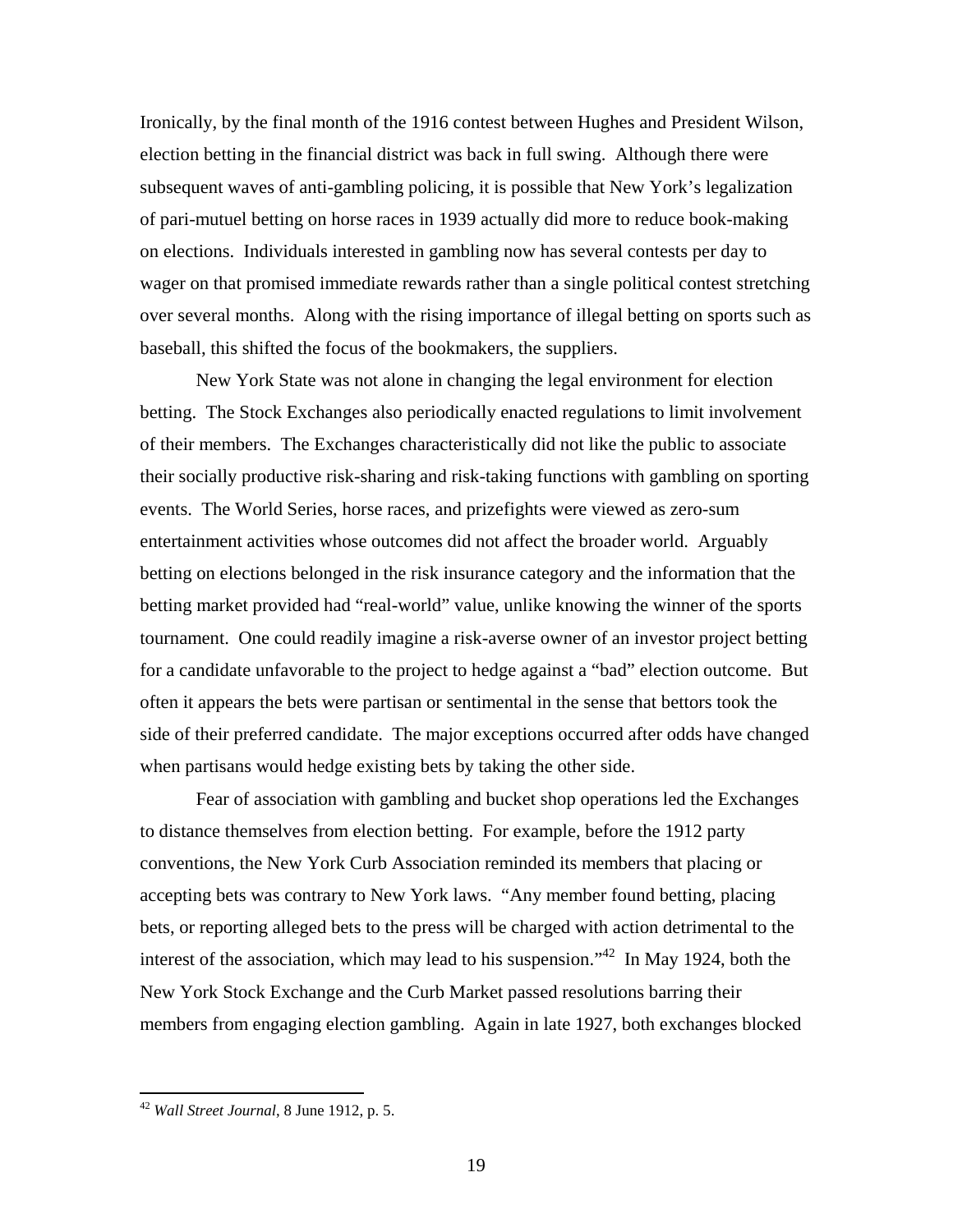the use of "when issued" contracts to discourage gambling.<sup>43</sup> There are also suggestions in the business press that in the mid-1930s, as the New Deal securities regulations were taking effect, the Wall Street brokerages shied away from election betting for fear of appearing too partisan, or rather anti-Roosevelt.

Another force working to diminish election betting in the 1930s was that publicly traded securities, particularly those of electrical utilities, were becoming closer substitutes for wagers on Roosevelt in 1936 and 1940.<sup>44</sup> Large players could speculate on the election outcome through the Stock Exchange by going long or short on utility stock without risking running afoul of the law or having the betting commissioner abscond with the stakes. In addition, it was possible to settle up before the election occurred.

 A final force pushing election betting underground, or at least out of the newspapers was the rise of scientific polling. As noted above, one of the functions of reporting Wall Street betting odds was to provide the best available aggregate information. Following the success of Gallup and other scientific pollsters in the 1936 election, many newspapers stopped lending credence to the *Literary Digest* poll. The scientific polls, available on a weekly basis, provided the media with a ready substitute for the betting odds, one less subject to the moral objections against gambling. Our survey of the *Washington Post* and *New York Times* indicates that articles on the *Literary Digest* poll began to out-number those on election betting in 1924 and 1928, respectively. Those related to the Gallup poll began to appear in 1936 and to out-number those in the other two categories by 1940. What election betting that continued to occur received far less media attention.<sup>45</sup>

<sup>43</sup> *Wall Street Journal*, 23 Dec. 1927, p. 11. Reports indicate that low profitability of stake holding in the 1924 election rather than the tightening regulatory regimes was responsible for the decline in Wall Street election betting. *New York Times*, 27 Sept. 1928, p. 23. Note that the high volume of stock transaction in the late 1920s—when the New York Stock Exchange frequently closed on Saturdays to handle backed-up orders—may have also drawn brokers away from election betting. A high volume of stock trading in 1916, it was said, delayed the takeoff in betting until the last month of the campaign. *New York Times*, 24 Sept. 1916, p. E5.

<sup>44</sup> *New York Herald Tribune*, 2 Nov. 1940, p. 23; *Wall Street Journal*, 8 June 1936, p. 15; 13 Nov. 1944, p. 13.

<sup>&</sup>lt;sup>45</sup> Justin Wolfers has raised the insightful observation that the appearance of scientific polls created a new set of insiders – those with access to the results before publication – that may have made outsiders less willing to participate in the betting markets. These emerging information asymmetries may have contributed to the market's collapse.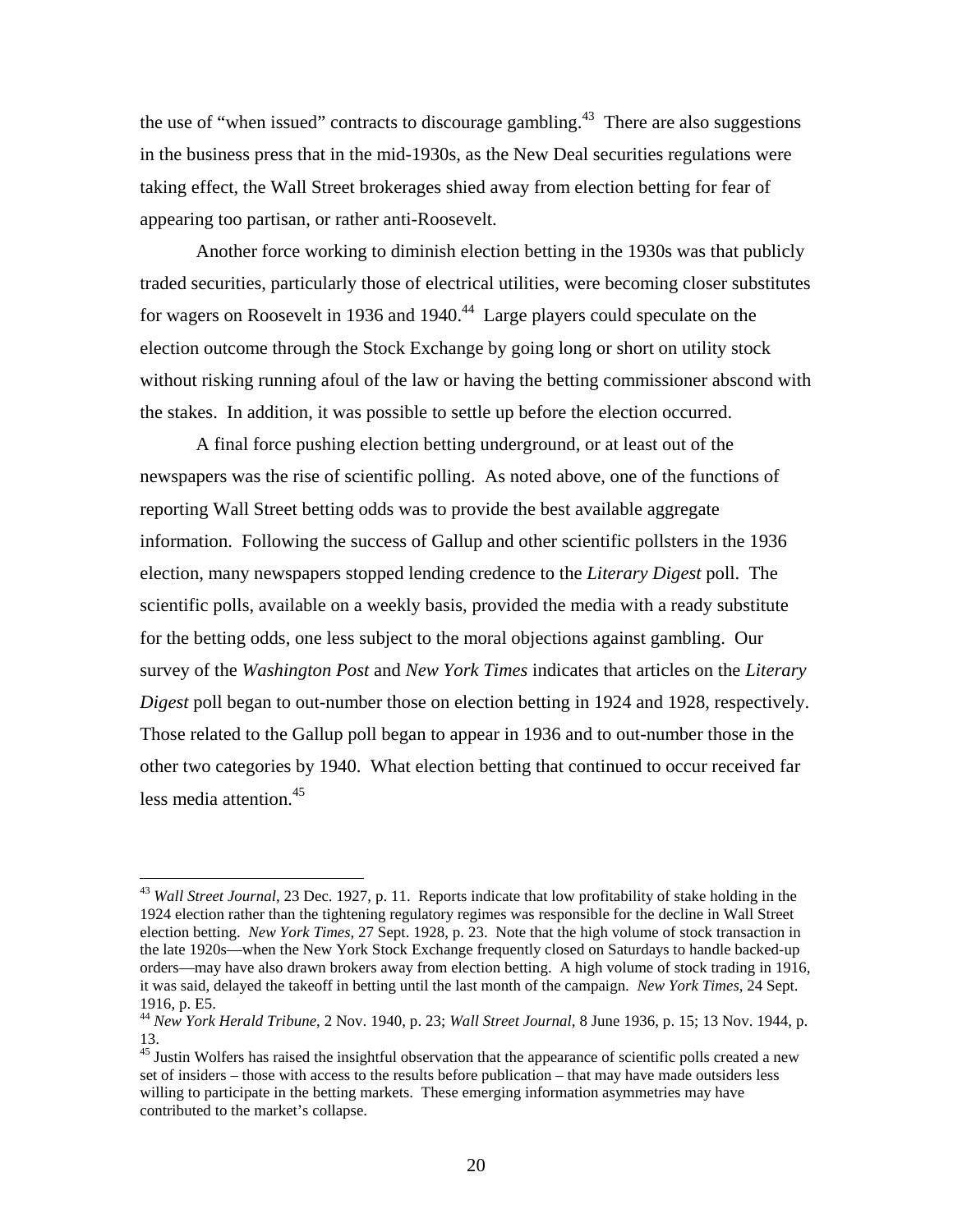#### **VIII: Lessons for the Future**

<u>.</u>

Wagering on presidential elections has a long tradition in the U.S., with large and often well-organized markets operating for over three-quarters of a century before the Second World War. The resulting betting odds proved remarkably prescient and almost always correctly predicted election outcomes well in advance, despite the absence of scientific polls.

This historical experience suggests a promising role for other prediction markets. While a substantial body of experimental research has hinted that asset markets can successfully aggregate information (Forsythe, et al., 1982 and Plott and Sunder, 1988), recent experience indicates public skepticism about applying markets to novel situations.<sup>46</sup> This was most clearly evident in the Policy Analysis Market (proposed in 2003) which sought to provide a market consensus about international political developments. Critics argued that this market was subject to manipulation by insiders and might allow extremists to profit financially from their actions. But these concerns were also evident in the historical wagering on presidential elections, with partisans serving as active participants and contemporary fears of election tampering. Although vast sums of money were at stake, we are not aware of any evidence that the political process was seriously corrupted by the presence of a wagering market. This analysis suggests many current concerns about the appropriateness of prediction markets are not well founded in the historical record. Simply put, election betting flourished for decades before the Second World War yet the Republic did not fall or even falter as a consequence.. We hope this historical experience with actual markets, rather than solely polemics, will inform future discussions of possible applications of prediction markets.

The analysis of political betting markets also encourages us to rethink questions about why people participate in politics. Rational choice models of politics have severe difficulties explaining why people vote given voting is costly and the probability of being pivotal is negligibly small. The experience of the political betting markets suggests a

<sup>&</sup>lt;sup>46</sup> The informational efficiency of prediction markets has also been investigated in the field, such as the difficulty of manipulating horse track parimutuels (Camerer, 1998). For one of the few evaluations of nonsports prediction markets, see Leigh, et al. (2003).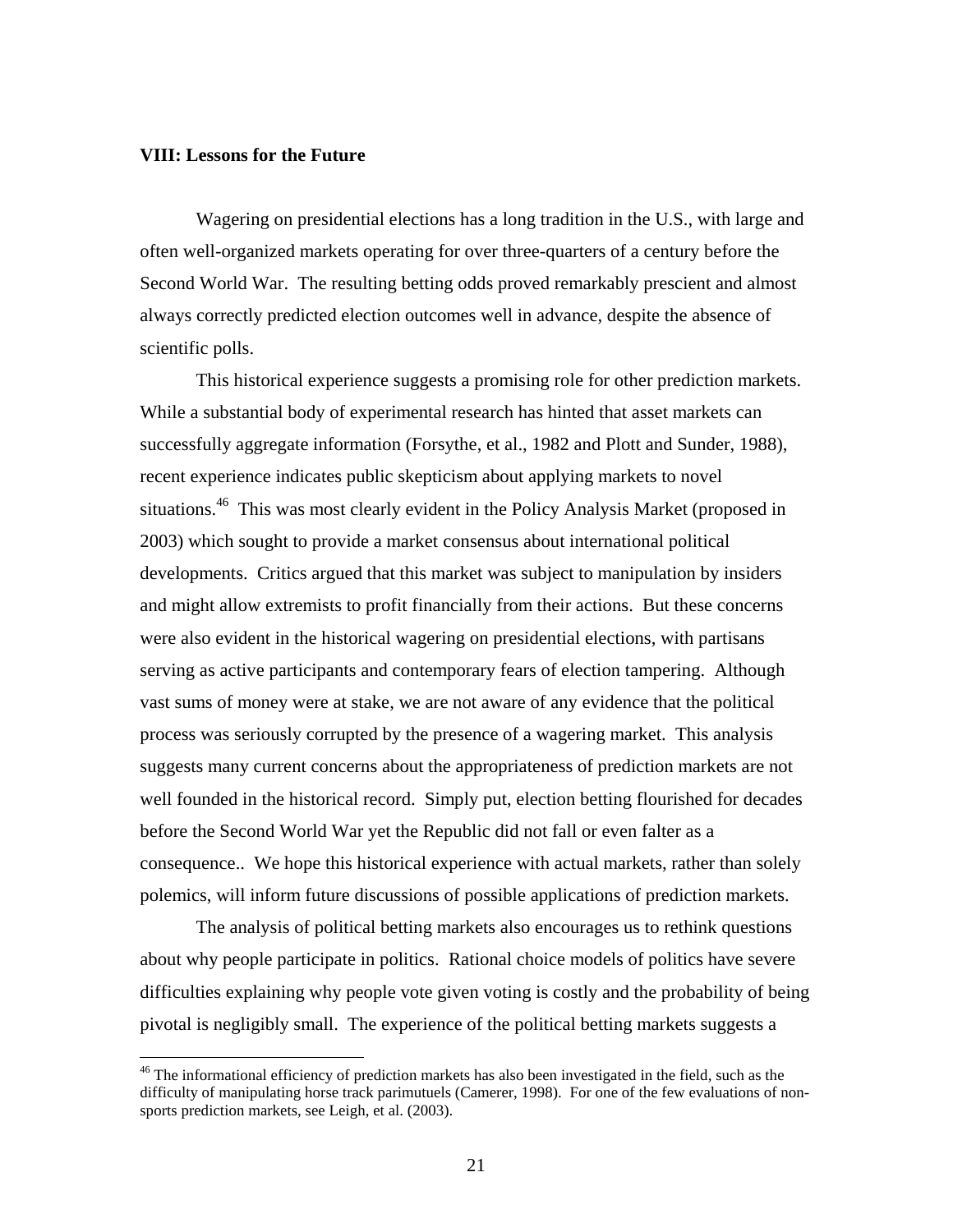parallel between being a political participant and being a sports fan. Hoping that the right sort (typically one's own sort) rule the government and rooting for the right team (typically the home team) are both matters of identity. Our review of the newspaper evidence indicates the participants in the political betting markets typically sought to intensify their stakes in the election, in effect to double-down by backing their opinions and preferences with money. Betting to insure against loss was rarely mentioned. The same appears true of sports betting (Strumpf, 2003). For many, expressing feelings of affiliation is apparently worth the price.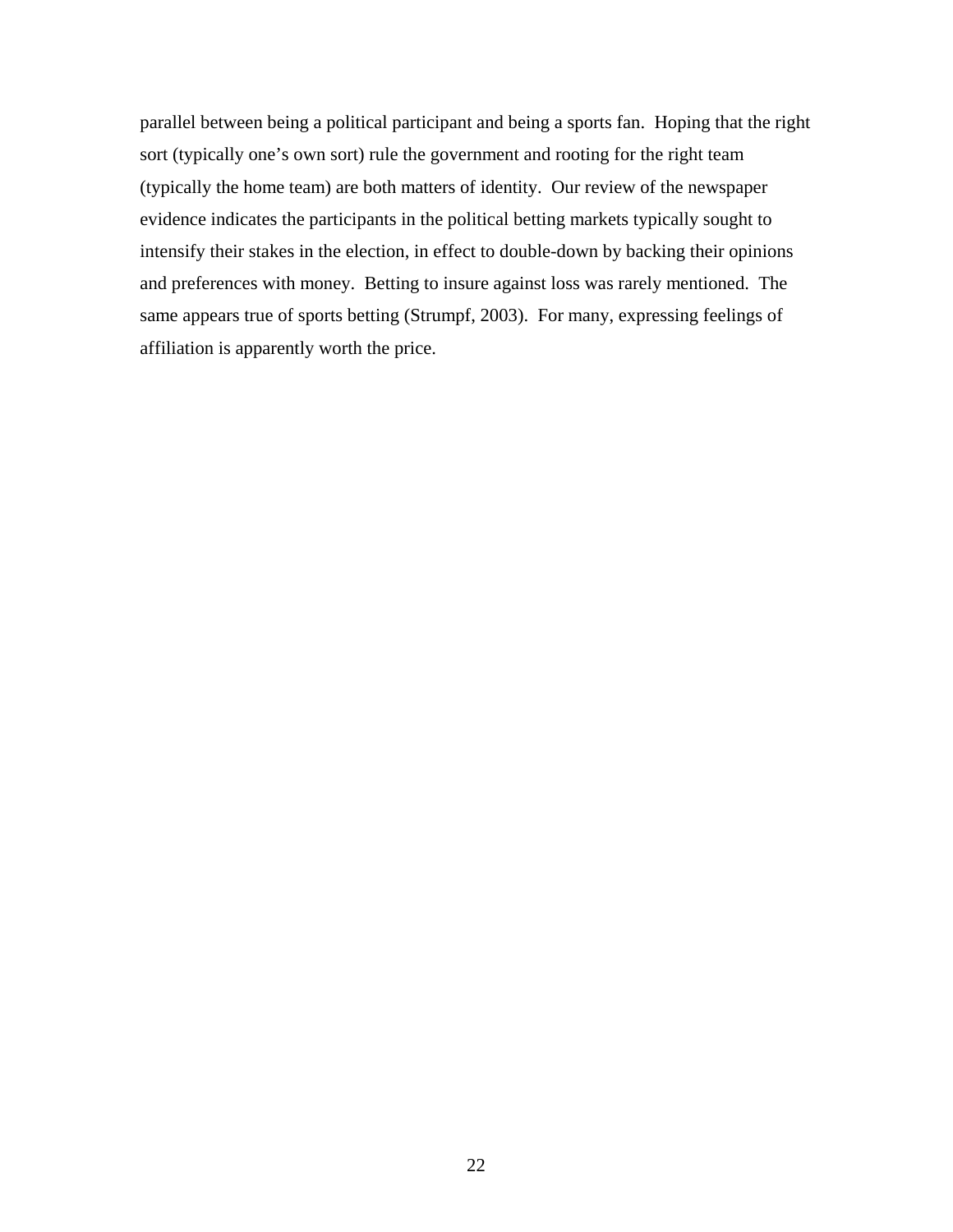# **References**

Berg, Joyce, Forrest Nelson and Thomas Rietz (2003). "Accuracy and Forecast Standard Error of Prediction Markets." University of Iowa working paper.

Camerer, Colin (1998) "Can Asset Markets be Manipulated? A Field Experiment with Racetrack Betting." *Journal of Political Economy.* 106:457-82.

Fama, Eugene (1970). "Efficient Capital Markets: A Review of Theory and Empirical Work." *Journal of Finance*. 25: 383-417.

Forsythe, Robert, Thomas Palfrey, and Charles Plott (1982). "Asset Valuation in an Experimental Market." *Econometrica*. 50: 537-568.

Gilliams, E. Leslie (1901). "Election Bets in America." *Strand Magazine.* XXI: 185-191.

Hanson, Robin (2003). "Shall We Vote Values, But Bet of Beliefs?" (Sept.) George Mason Working Paper.

Leigh, Andrew, Justin Wolfers and Eric Zitzewitz (2003). "What Do Financial Markets Think of War in Iraq?" NBER working paper 9587.

Morris, Edmund (2001). *The Rise of Theodore Roosevelt.* (rev. ed.) New York: Modern Library.

Plott, Charles, and Shyam Sunder (1988). "Rational Expectations and the Aggregation of Diverse Information in Laboratory Security Markets." *Econometrica*. 56: 1085-1118.

Pietrusza, David (2003). *Rothstein: The Life, Times, and Murder of the Criminal Genius Whi Fixed the 1919 World Series*. (New York: Carroll & Graf).

Roll, Richard (1984). "Orange Juice and Weather." *American Economic Review*. 74: 861- 880.

Samuelson, Paul (1965). "Proof that Properly Anticipated Prices Fluctuate Randomly." *Industrial Management Review*. 41-49.

Strumpf, Koleman (2003). "Illegal Sports Bookmakers." UNC working paper.

Thaler, Richard and William Ziemba (1988). "Parimutuel Betting Markets: Racetracks and Lotteries." *Journal of Economic Perspectives*. Spring (2:2), 161-174.

Newspapers: *Chicago Tribune*, *New York Sun*, *New York Times*, *New York Tribune*, *New York World*, *St. Louis Post-Dispatch*, *Wall Street Journal*, *Washington Post*.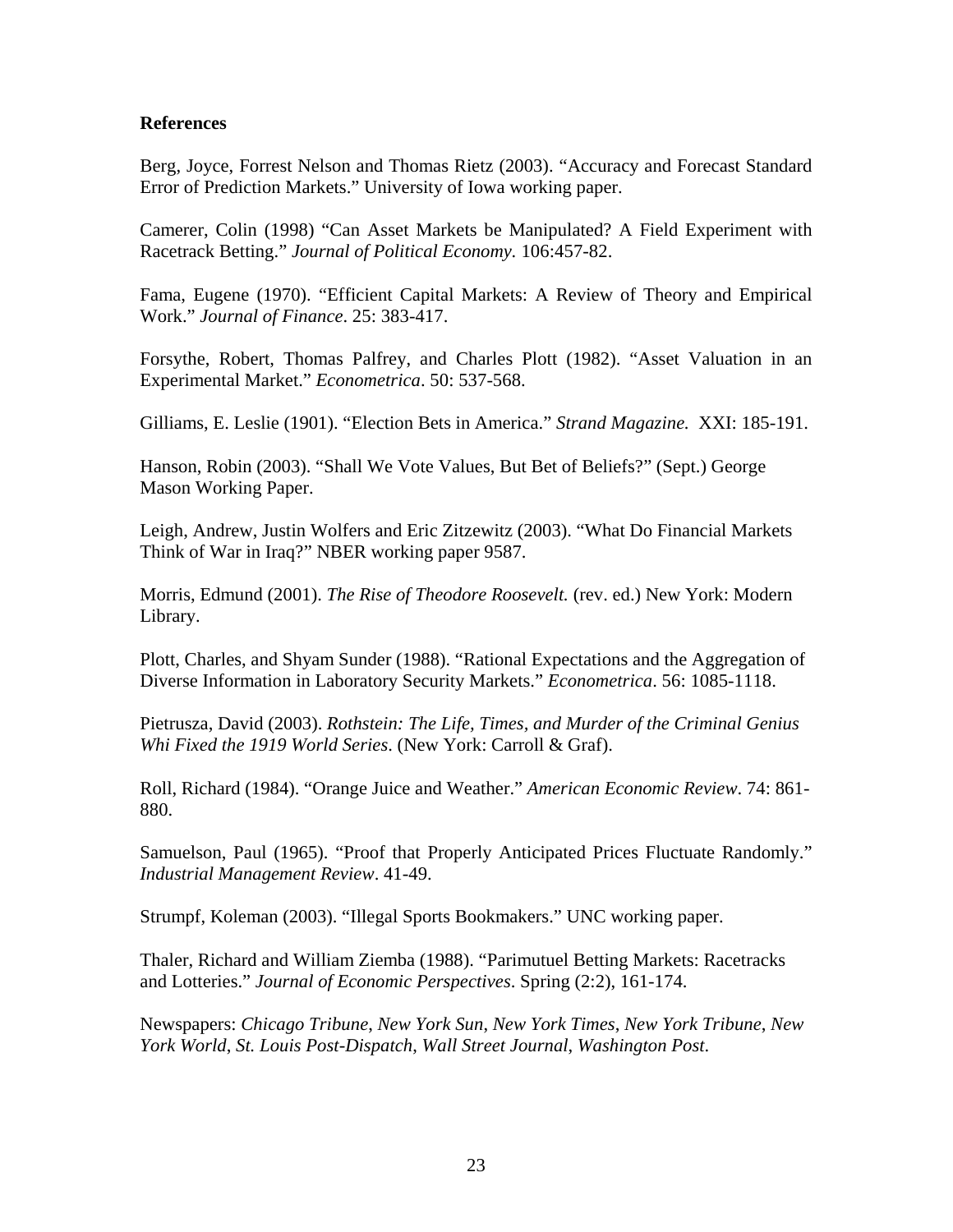#### **Appendix: Efficiency in the Presidential Betting Market**

*National Elections Markets (time series): Weak form and Semistrong-form* 

The efficient markets test can be applied to time series data, e.g. daily contracts for the winner of the overall election. The key feature of such data is that the uncertainty should systematically decrease as we approach the election date. We present a model related to the analysis of futures markets in Samuelson (1965).

Suppose that time is discrete and in each period some news about the candidates arrives. For concreteness we focus on the Democrat's electoral prospects, and presume there is a latent level of Democrat support (two party vote share) each period. The Democrat's latent support evolves according to,

$$
(A1) \quad VoteShare_t^* = VoteShare_{t-1}^* + \varepsilon_t
$$

where VoteShare $<sub>t</sub>$  is the latent support at day  $t$ , VoteShare $<sub>t-1</sub>$  is the latent support on the</sub></sub> prior day, and  $\epsilon_t \sim \mathcal{N}(0, \sigma_t^2)$  is the independent across time news shock. The zero mean implies the news does not systematically favor any candidate, while the independence assumption precludes trends in the news. The star superscript indicates an inverse normal transform, which insures the variables' range is the entire real line like the  $\varepsilon_t$  term. This equation can be iterated forward to yield,

(A2) VoteShare<sub>T</sub><sup>\*</sup> = VoteShare<sub>t</sub><sup>\*</sup>+  $v_t$ 

where  $T$  is the election day, VoteShare<sub>T</sub> is the election day latent support (presumed to be the actual election outcome), and  $v_t = \varepsilon_t + \varepsilon_{t+1} + ... + \varepsilon_T$ .

Presuming that VoteShare<sub>t</sub> is in the time *t* information set  $\Omega_t$ , the best guess about the transformed election outcome is normally distributed, VoteShare<sub>t</sub><sup>\*</sup>~ $\mathcal{N}$ (VoteShare<sub>t</sub><sup>\*</sup>, $\sigma_{vt}$ <sup>2</sup>) where  $\sigma_{vt}$ <sup>2</sup> = $\sigma_t$ <sup>2</sup>+ $\sigma_{t+1}$ <sup>2</sup>+ ... + $\sigma_T$ <sup>2</sup>. This means the time *t* prediction about the Democrat's election probability is,

(A3) 
$$
Pr(Win)|\Omega_t \equiv Pr(VoteShare_T^* > 0)|\Omega_t = \Phi(VoteShare_t^* / \sigma_{vt})
$$

where  $\Phi(.)$  is the standard normal distribution function. Using equation (A2) this can be re-written as,

$$
(A4) \quad VoteShare_T^* = \sigma_{vt} \times (Pr(Win)|\Omega_t)^* + v_t
$$

where the star superscript continues to represent an inverse normal transformation.

Under the efficient capital markets hypothesis, the price of a contract paying a unit if Democrat's win the election should equal Pr(Win)| $\Omega_t$ : price<sub>t</sub>=Pr(Win)| $\Omega_t$ , where price<sub>t</sub> is the market price (odds) of the contract. Substituting this into the equation gives,

$$
(A5) \quad VoteShare_T^* = \sigma_{vt} \times price_t^* + v_t
$$

Equation (A5) is the basis for the estimation equations in the text, and we impose structure on  $\sigma_{vt}$  to reduce the number of parameters to fit. The weak-form efficiency equation considers a time differenced version,

(A6) price<sup>\*</sup><sub>t</sub> = 
$$
((T-t)/(T-t-1))^{0.5}
$$
×price<sub>t-1</sub><sup>\*</sup> +  $\varepsilon_t$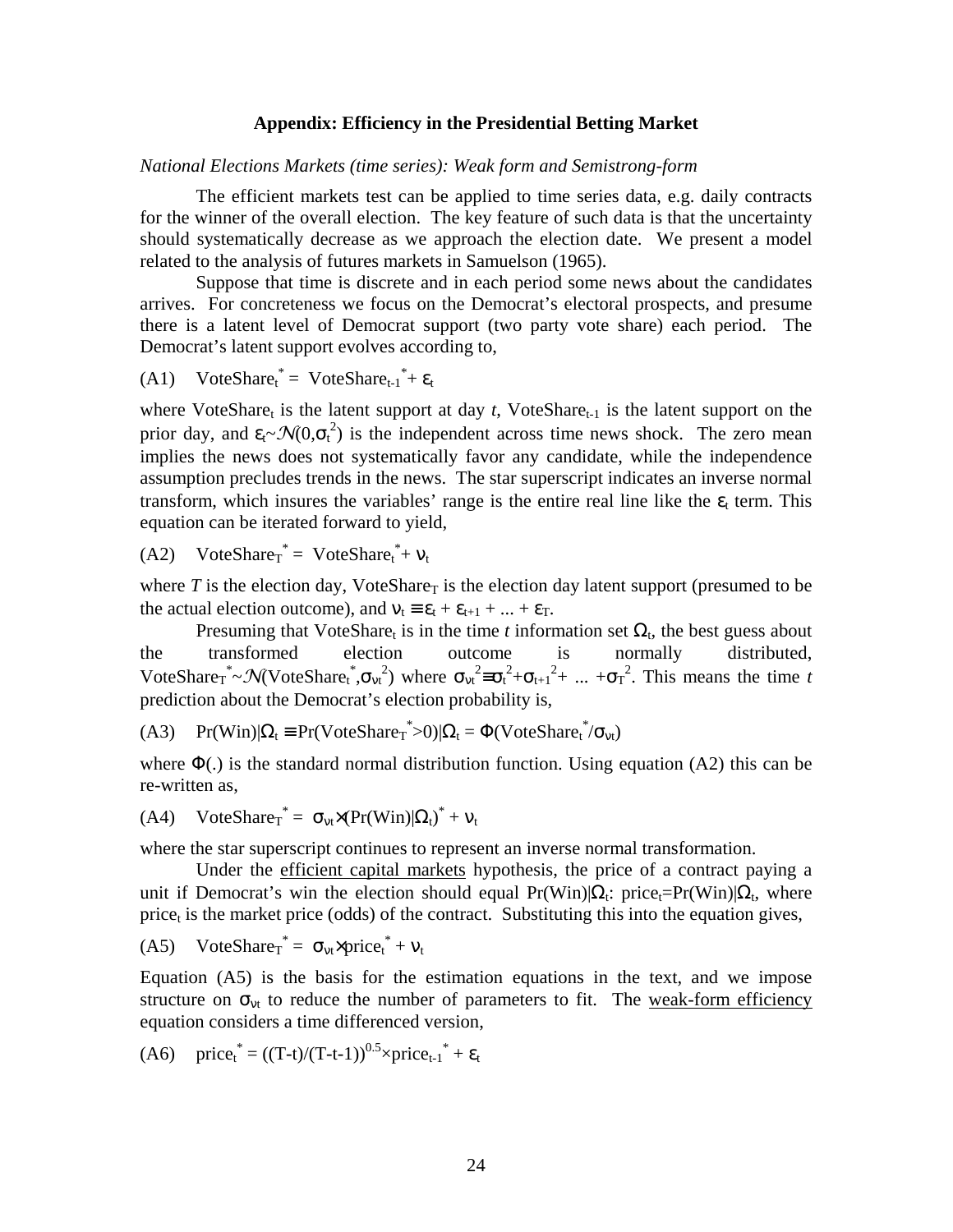where we presume for simplicity that the standard errors are equal,  $\sigma_s = \sigma \,\forall s$  (this is necessary to ensure the equation estimated in the text is concave in the parameters; a more general version is considered next). The semi-strong form efficiency equation is,

(A7) VoteShare<sub>T</sub><sup>\*</sup> = 
$$
(s_1^2(T-t)+s_2^2)^{0.5} \times \text{price}_t^* + v_t
$$

where we presume  $\sigma_s = s_1 \forall t \neq 0$  and  $\sigma_T = s_2$  (so  $\sigma_{vt} = (s_1^2(T-t)+s_2^2)^{0.5}$ ). In this more general error form, the s<sub>1</sub> term represents the time-varying uncertainty (presumed to be *a priori* identical across days), and  $s_2$  is time-invariant uncertainty (say uncertainty about the voters' preferences). Notice that both of the equations (A6) and (A7) are estimable using observed data. The section below on state markets presents a framework for interpreting non-zero constants in these equations. Because we treat the  $s_i$  terms as parameters to be estimated, equation (A7) must be estimated using NLLS. Also, since  $v_t$  is heteroscedastic and autocorrelated, we use bootstrapped standard errors.

As an aside, notice that the main equations (A6) and (A7) also roughly hold in a linear form which omits the starred superscripts (the inverse normal transform). Suppose that the elections are competitive so VoteShare<sub>T</sub><sup>\*</sup>, price<sub>t</sub><sup>\*</sup> $\approx$ 0 (the untransformed values are near one half). In this case a linear Taylor series is valid, and using the properties of the normal distribution we have the approximations,

$$
(A6')\ \ \text{price}_{t} \approx 0.5(1 - ((T-t)/(T-t-1))^{0.5}) + ((T-t)/(T-t-1))^{0.5} \times \text{price}_{t-1} + e_{t}
$$

where  $e_t \equiv \phi(0)\varepsilon_t$  with  $\phi(.)$  as the standard normal density and,

(A7') VoteShare<sub>T</sub>  $\approx 0.5(1-(\sigma_1^2(T-t)+\sigma_2^2)^{0.5}) + (s_1^2(T-t)+s_2^2)^{0.5} \times \text{price}_{t-1} + v_t$ where  $v_t \equiv \phi(0) v_t$ .

#### *State Elections Markets (cross-section): Semistrong-form*

The equations for the case of cross section data are similar to those for time series data. We again transform the latent variables using the inverse normal transform to ensure a range of the entire real line. Suppose the Democrat's transformed two party vote share in each state is normally and independently distributed with an idiosyncratic mean but common variance (these assumptions are further discussed below). The Democrat's margin in state *i* is then,

$$
(A8) \quad VoteShare_i^* = \mu_i + \varepsilon_i
$$

where VoteShare<sub>i</sub> is the Democrat's actual vote share in the state (after an inverse normal transform),  $\mu_i \in (-\infty, \infty)$  is the best guess of this value (at some time), and  $\epsilon_i \sim \mathcal{N}(0,\sigma^2)$ . We interpret the noise term  $\epsilon_i$  as the sum of two forms of uncertainty. The first is the unknown future news which will arrive prior to the election. Such news should alter the electorate's preferences over the candidates (and we presume such shifts are ex ante not biased towards any candidate). The second form is uncertainty with regard to the electorate preferences (in the parlance of polling, this would be called the margin of error or sampling error). The latter form represents the limited information of market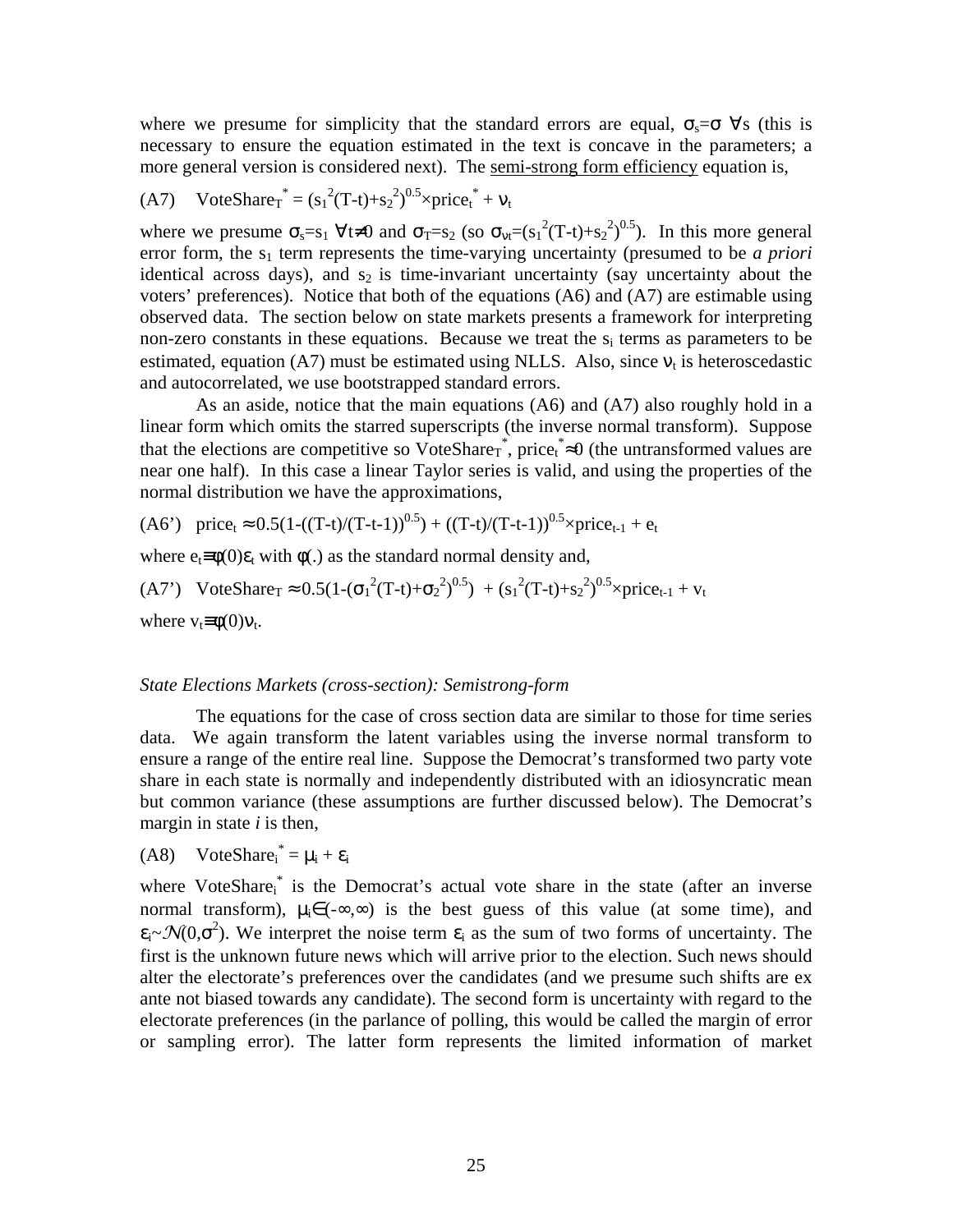participants. The standard deviation  $\sigma$  represents the importance of both form forms of uncertainty.47

We presume the market participants know the structural parameters  $\mu_i$  and  $\sigma$ , but the econometrician does not. The Democrat's probability of winning the state, given the current information set  $\Omega$ , is,

(A9) Pr(Win *i*)|Ω ≡ Pr(VoteShare<sub>i</sub><sup>\*</sup>>0) = Φ(μ<sub>i</sub>/σ)

Using equation (A8) this can be re-written as,

(A10) VoteShare<sub>i</sub><sup>\*</sup> =  $\sigma(\Pr(\text{Win } i)|\Omega)^* + \varepsilon_i$ 

Under the efficient capital markets hypothesis, the price of a contract paying a unit if Democrat's win state *i* should equal Pr(Win *i*)|Ω, the best guess of electoral success given the current information set: price<sub>i</sub>=Pr(Win *i*)| $\Omega$ , where price<sub>i</sub> is the market price (odds) of the contract. Substituting this into equation (A10) forms the basis for our semistrong-form efficiency equation,

(A11) VoteShare<sub>i</sub><sup>\*</sup> =  $\sigma \times \text{price}_i^* + \varepsilon_i$ 

Equation (A11) has the testable implication that the intercept is zero.<sup>48</sup> The interpretation is that if the constant is positive (negative), then prices have indicates unfavorable (favorable) bias for the Democrats.49 It is also possible to interpret the slope parameter as an estimate of  $\sigma$ , the common level uncertainty about state elections.

 The cross-sectional model also provides an alternative strategy for testing semistrong-form efficiency, in addition the zero constant restriction. Recall that efficient markets requires price<sub>i</sub>=Pr(Win *i*)|Ω. Suppose instead that a linear sum of covariates in the current information set  $\Omega_i$  also help explain election outcomes, Pr(Win *i*)| $\Omega$  = price<sub>i</sub>+ $\delta\Omega_i$ . Substituting this into equation (A10) yields,

(A12) VoteShare<sub>i</sub><sup>\*</sup> =  $\sigma \times (price_i + \delta \Omega_i)^* + \varepsilon_i$ 

A linear approximation of the right hand side yields,

(A13) VoteShare<sub>i</sub><sup>\*</sup> =  $\sigma \times \text{price}_i^* + \beta \Omega_i + \varepsilon_i$ 

<u>.</u>

where  $\beta = \sigma \delta / \phi$ (price<sub>i</sub><sup>\*</sup>). This provides a natural test of (the presumed linear form of) market efficiency: the betting market is semistrong-form efficient if no publicly observed

```
VoteShare<sub>i</sub><sup>*</sup> = -(a\sigma/\phi(price_i^*)) + \sigma\times price_i^* + \varepsilon_i
```
 $47$ The chief difficulty is when the second form of error is non-random. For example, information about electorate preferences could be based on reports in partisan biased newspapers. In such cases it is typically true that  $E(\varepsilon) \neq 0$ .<br><sup>48</sup>When election fixed effects are included, the mean fixed effect should be zero. Note that there is the

potential for sample selection, since we typically have market information for the eventual election winner who might experience a series of favorable news shocks,  $E(\varepsilon_i|winner) > 0$ . This is not likely to be a serious problem since the state data is available shortly before the election, and so future news shocks are relatively unimportant.

<sup>&</sup>lt;sup>49</sup>To see this, suppose the contract price is set as, price<sub>i</sub>=a+ Pr(Win *i*)| $\Omega$  where a>0 (a<0) indicates favorable (unfavorable) bias for the Democrats and a=0 indicates efficient markets. Substituting this into equation (A11) and taking a linear expansion yields,

Since  $\sigma$ >0, if the constant is positive (negative) then a<0 (a>0). If the constant is zero, then efficient markets holds.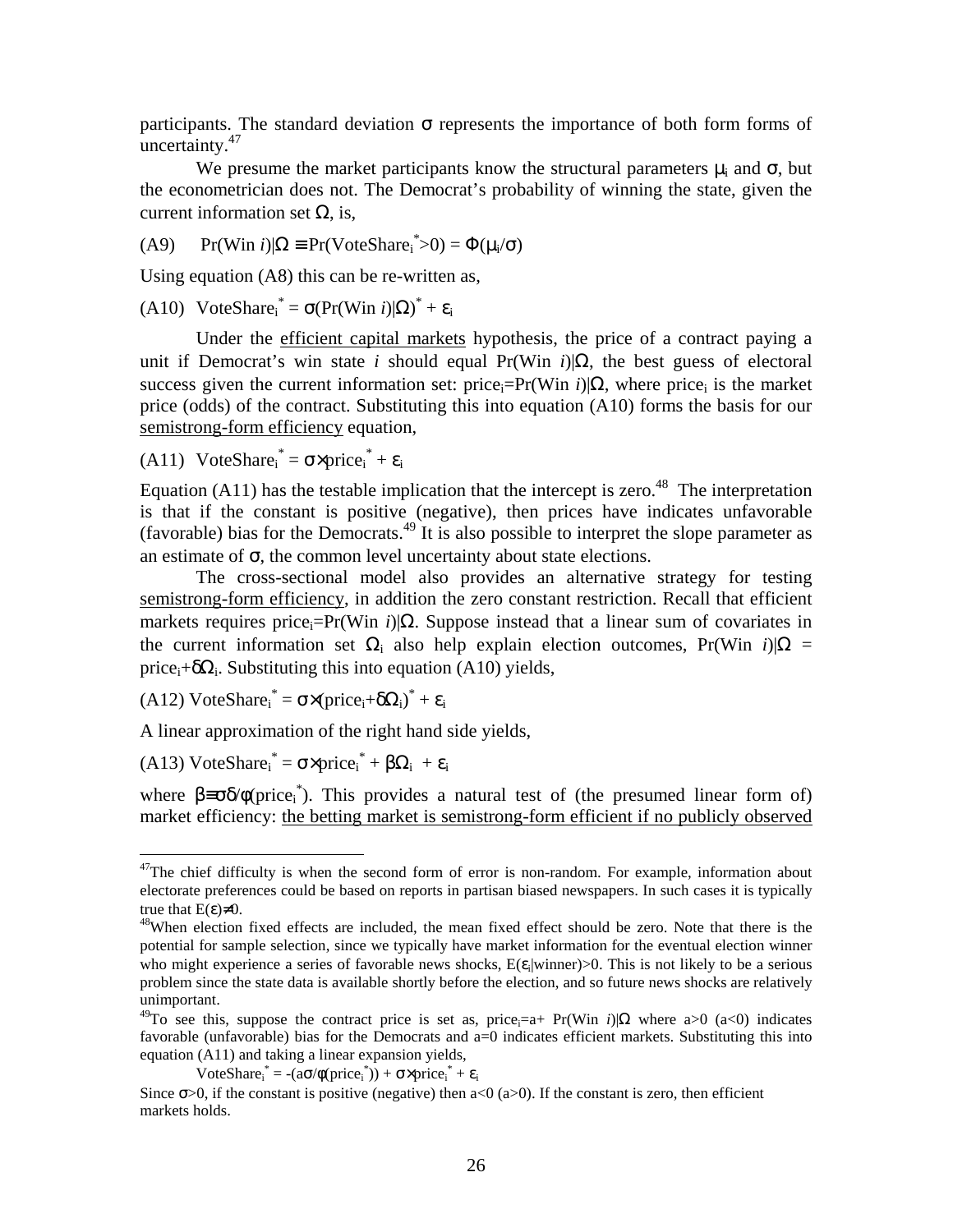covariate has significant effect in explaining vote margins,  $\beta = 0.50$  This test will be particularly interesting when the information set includes an alternative measure of the candidate's support, such as polls. $51$ 

Several asides should be made here. First, it is roughly appropriate to use the nontransformed variables in the equation (A11) for competitive elections (this follows from the same Taylor expansion as in last section). Second, the model presumes the state noise terms are independent, whereas they are likely to be correlated. For example, the VoteSharei variable will have a positive shift in all state elections if future news is relatively favorable for the Democrats. We could roughly control for this possibility by including election dummies. Third, the model presumes a common level of uncertainty across state elections, whereas this is likely to vary due to differences in information about the distribution of voter preferences. Suppose instead that  $\sigma_i$  is the standard deviation in state *i*, so equation (A11) becomes,

(A11') VoteShare<sub>i</sub><sup>\*</sup> =  $\sigma_i$ ×price<sub>i</sub><sup>\*</sup> +  $\varepsilon_i$ 

This is akin to the usual varying parameter model since the equation can be written as,

$$
(A11")VoteShare_i^* = \sigma \times price_i^* + v_i
$$

<u>.</u>

where  $\sigma$  is the mean standard deviation and  $v_i \equiv (\sigma_i - \sigma)$  price<sub>i</sub><sup>\*</sup> +  $\varepsilon_i$ . Presuming that  $\sigma_i$ and price<sub>i</sub><sup>\*</sup> are orthogonal,  $E(v_i)=0$  and so the OLS estimates can provide unbiased estimates of the mean standard deviation. Fourth, since investors are wagering on the winner of a discrete contest, it might seem that a limited dependent technique such as probit should be employed. The model here shows this reasoning incorrect. Intuitively, the efficient markets hypothesis states that prices should equal the best guess of the probability of a Democratic win. The (expected) vote margins shape such beliefs, and looking at the discrete outcome throws away valuable information. Another way to see this point is to recognize that a winning one dollar bet has a net payout of  $\frac{\sqrt{1}}{2}$  $price<sub>i</sub>)/price<sub>i</sub>$ , so while the uncertainty is discrete the payoffs are continuous.

<sup>&</sup>lt;sup>50</sup>Because β includes a price<sub>i</sub> term, we also consider an interaction term of the form price<sub>i</sub>Ω<sub>i</sub> in unreported versions of our regressions. The parameter on this term should also be zero under semi-strong efficiency.

 $51$ This allows us to distinguish between two departures from the equation (A11): (i) biased information sets, and (ii) biased information processing. Under the first case, the market behaves efficiently but it misprices the contract because the consensus information is not centered on the final outcome (say because of a later information shock). In the second case market efficiency fails and participants systematically set prices which deviate from the objective odds (say because of bias against one of the candidates).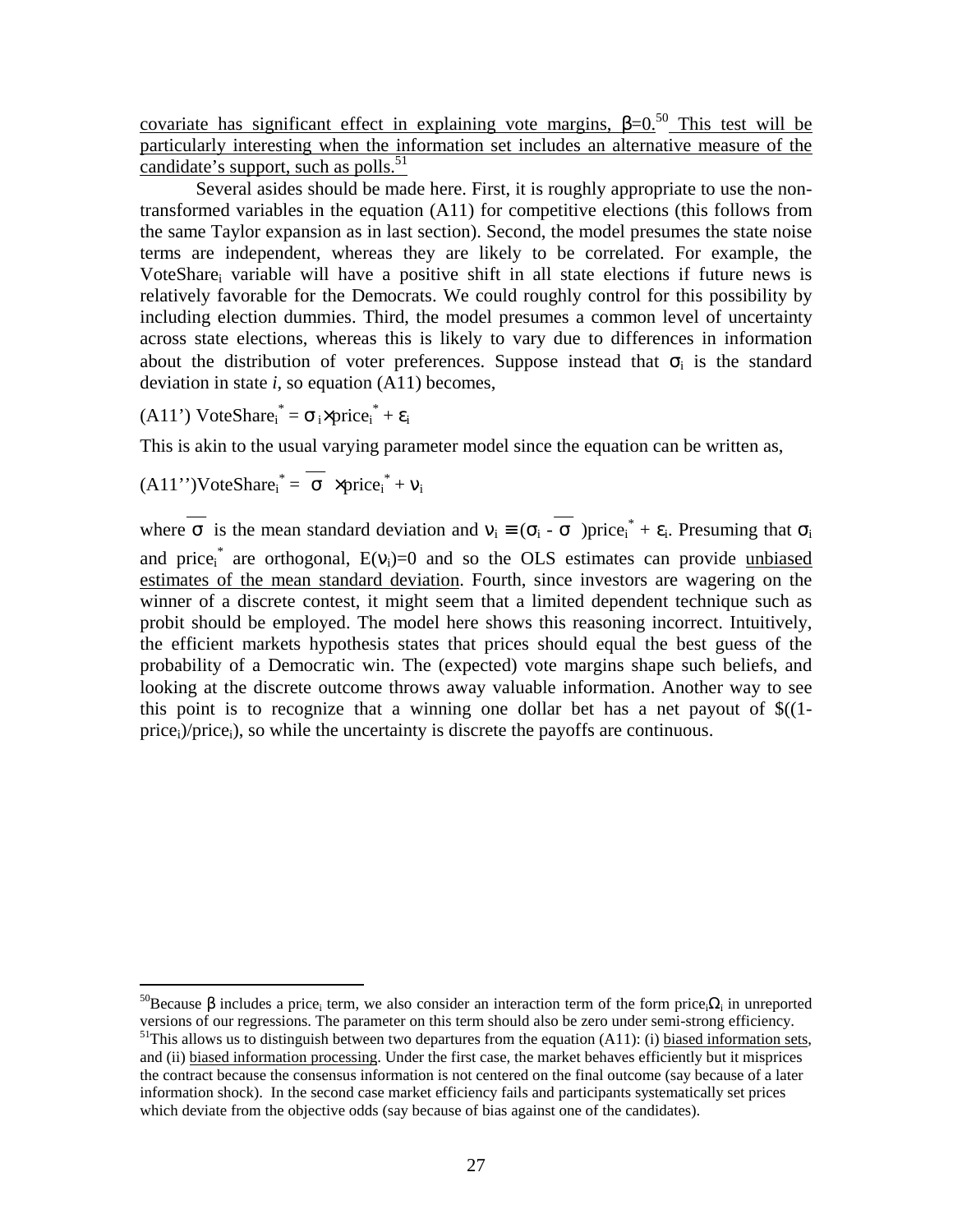|         | New York Betting Volume |             |                          |  |
|---------|-------------------------|-------------|--------------------------|--|
|         | 2002 dollars            | Dollars per | Dollars per              |  |
|         | (millions)              | Votes Cast  | <b>Campaign Spending</b> |  |
| 1884    | 13.7                    | 1.36        | 0.278                    |  |
| 1888    | 37.6                    | 3.30        | 0.907                    |  |
| 1892    | 14.8                    | 1.23        | 0.185                    |  |
| 1896    | 10.7                    | 0.77        | 0.124                    |  |
| 1900    | 63.9                    | 4.57        | 0.876                    |  |
| 1904    | 50.3                    | 3.72        | 0.894                    |  |
| 1908    | 7.7                     | 0.52        | 0.174                    |  |
| 1912    | 4.6                     | 0.30        | 0.087                    |  |
| 1916    | 165.0                   | 8.90        | 2.116                    |  |
| 1920    | 44.9                    | 1.68        | 0.726                    |  |
| 1924    | 21.0                    | 0.72        | 0.373                    |  |
| 1928    | 10.5                    | 0.29        | 0.086                    |  |
| Average | 37.0                    | 2.28        | 0.532                    |  |

Table 1: New York Election Betting Volume

Sources: *New York World*: 9 Nov. 1888, pp. 1-2; 4 Nov. 1896, p. 11; 8 Nov. 1900, p. 4; 3 Nov. 1920, p. 4; *New York Tribune*: 8 Nov 1900, p. 6; 9 Nov. 1900, p. 3; *Wall Street Journal*: 3 Nov. 1908, p. 7; 6 Nov. 1924, p. 10; *New York Times*: 8 Nov. 1900, p. 5; 8 Nov. 1904, p. 1; 10 Nov. 1904, p. 5; 7 Nov. 1912, p.1; 11 Nov. 1916, p. 12; 31 Aug. 1924, p.3; 6 Nov. 1928, p. 15. Other sources (*New York Tribune* 6 Nov. 1928, p.3) suggest the 1928 figures are too low and that although exact numbers are not available, betting in the 1930s were more active (*New York Times*, 19 Oct. 1932, p. 17; 24 Sept. 1936, p. 2). On 4 Dec. 1928, p. 1, the *Washington Post* noted that legendary gambler Arnold Rothstein won \$500,000 on \$1.7 million in wagers on the 1928 election, but his murder cancelled the bets.

The number of votes cast and the total campaign spending of the national presidential campaigns are from Historical Statistics Y135, pp. 1078-79 and Series Y187-88, p. 1081, respectively.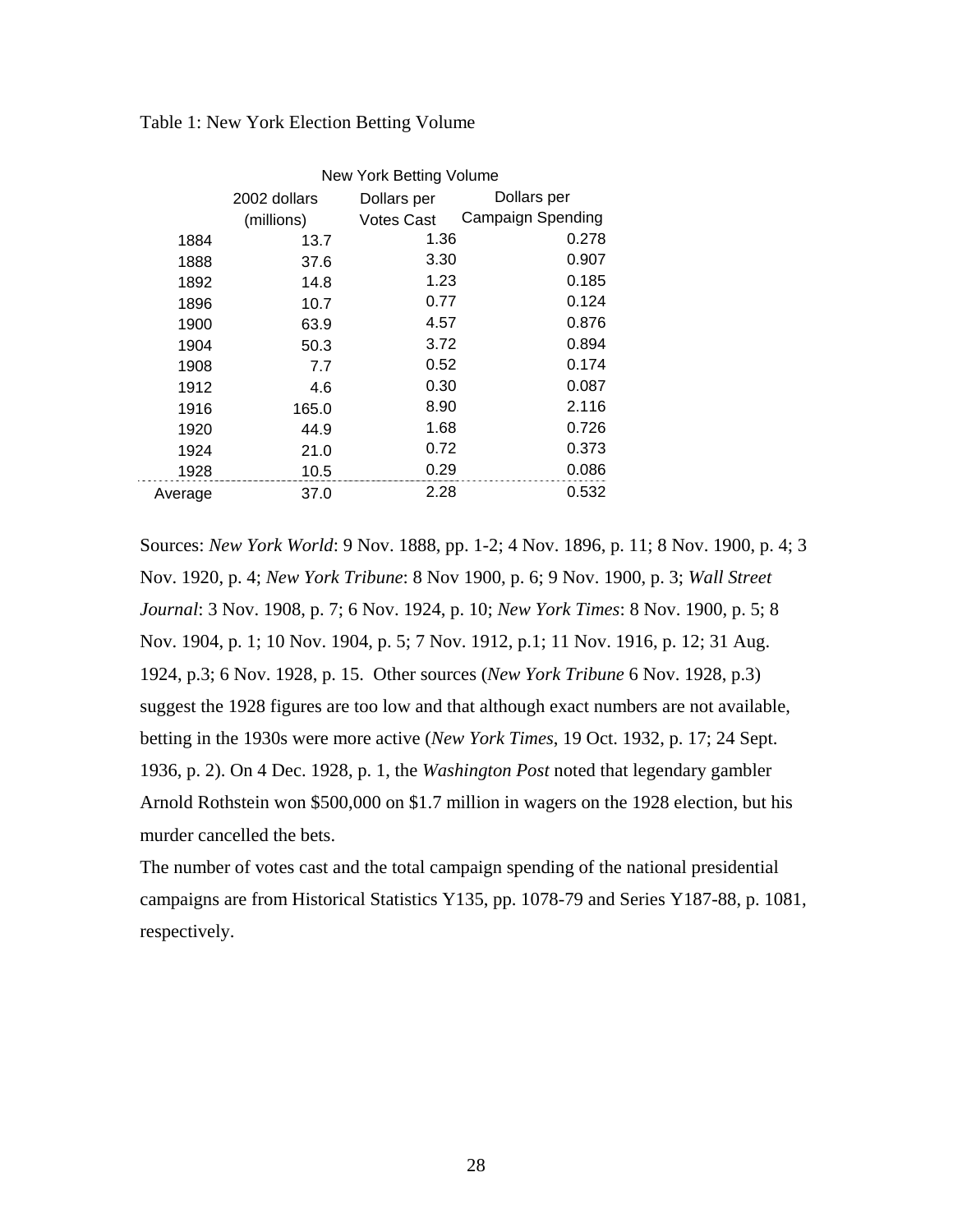| Year | Candidate    | Absolute Popular | Days Before Election for Odds Prices: |      |                |
|------|--------------|------------------|---------------------------------------|------|----------------|
|      |              | Vote Margin      | 0.66                                  | 0.75 | 0.80           |
| 1920 | Harding      | 26.2%            | 125days                               | 49   | 43             |
| 1924 | Coolidge     | 25.2             | 120                                   | 113  | 18             |
| 1936 | F. Roosevelt | 24.3             | 3                                     | 3    | $- -$          |
| 1904 | T. Roosevelt | 18.8             | 49                                    | 24   | 18             |
| 1932 | F. Roosevelt | 17.7             | 36                                    | 8    | $\overline{4}$ |
| 1928 | Hoover       | 17.3             | 138                                   | 46   | 13             |
| 1912 | Wilson       | 14.4             | 111                                   | 63   | 12             |
| 1900 | McKinley     | 6.2              | 133                                   | 33   | 21             |
| 1908 | Taft         | 8.4              | 115                                   | 115  | 6              |
| 1896 | McKinley     | 4.4              | 97                                    | 20   | $\mathbf{1}$   |

Table 2: Date of Crossing Odds Price Thresholds in Selected Elections

Source: Vote Margins from Historical Statistics, Y 79-83, pp. 1073-74.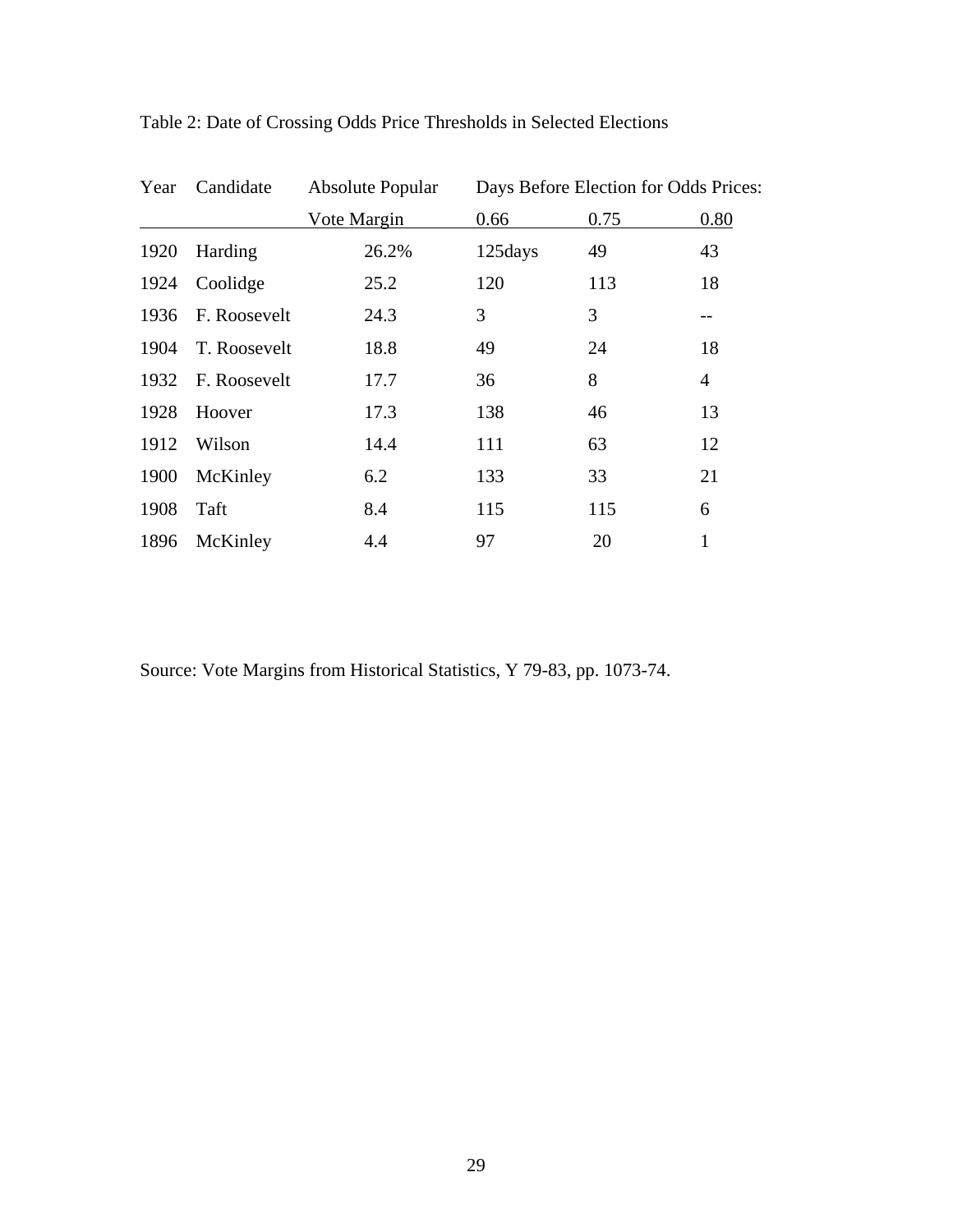|                    | <b>Buy One Contract</b>            |                                           | <b>Bet One Dollar</b>              |                                           |                                    |
|--------------------|------------------------------------|-------------------------------------------|------------------------------------|-------------------------------------------|------------------------------------|
|                    | Mean<br>Return<br>(Dollars)<br>(1) | Standard<br>Deviation<br>(Dollars)<br>(2) | Mean<br>Return<br>(Dollars)<br>(3) | Standard<br>Deviation<br>(Dollars)<br>(4) | No. of<br>Observa-<br>tions<br>(5) |
| Panel A: 1884-1940 |                                    |                                           |                                    |                                           |                                    |
| Democrat           | 0.031                              | 0.334                                     | $-0.221$                           | 0.998                                     | 745                                |
| Favorite           | 0.006                              | 0.290                                     | 0.008                              | 0.500                                     | 745                                |
| Party in Power     | 0.069                              | 0.328                                     | 0.038                              | 0.859                                     | 745                                |
| Panel B: 1884-1916 |                                    |                                           |                                    |                                           |                                    |
| Democrat           | 0.049                              | 0.371                                     | $-0.102$                           | 1.070                                     | 540                                |
| Favorite           | $-0.057$                           | 0.314                                     | $-0.099$                           | 0.542                                     | 540                                |
| Party in Power     | 0.069                              | 0.367                                     | 0.092                              | 0.928                                     | 540                                |
| Panel C: 1920-40   |                                    |                                           |                                    |                                           |                                    |
| Democrat           | $-0.016$                           | 0.020                                     | $-0.534$                           | 0.685                                     | 205                                |
| Favorite           | 0.172                              | 0.089                                     | 0.289                              | 0.164                                     | 205                                |
| Party in Power     | 0.068                              | 0.195                                     | $-0.104$                           | 0.624                                     | 205                                |

Table 3: Realized Net Winnings After Commissions of Selected Betting Strategies

Note: The experiments in Column 1 assume the bettor buys one contract at the prevailing odds price, p, at each observation in our sample in the 100 days prior to the election. The experiments in Column 3 assume the bettor wagers one dollar to win a 1/p stake (before commissions) at each observation. The reported returns are net of a commission of 5 percent charged against the winnings.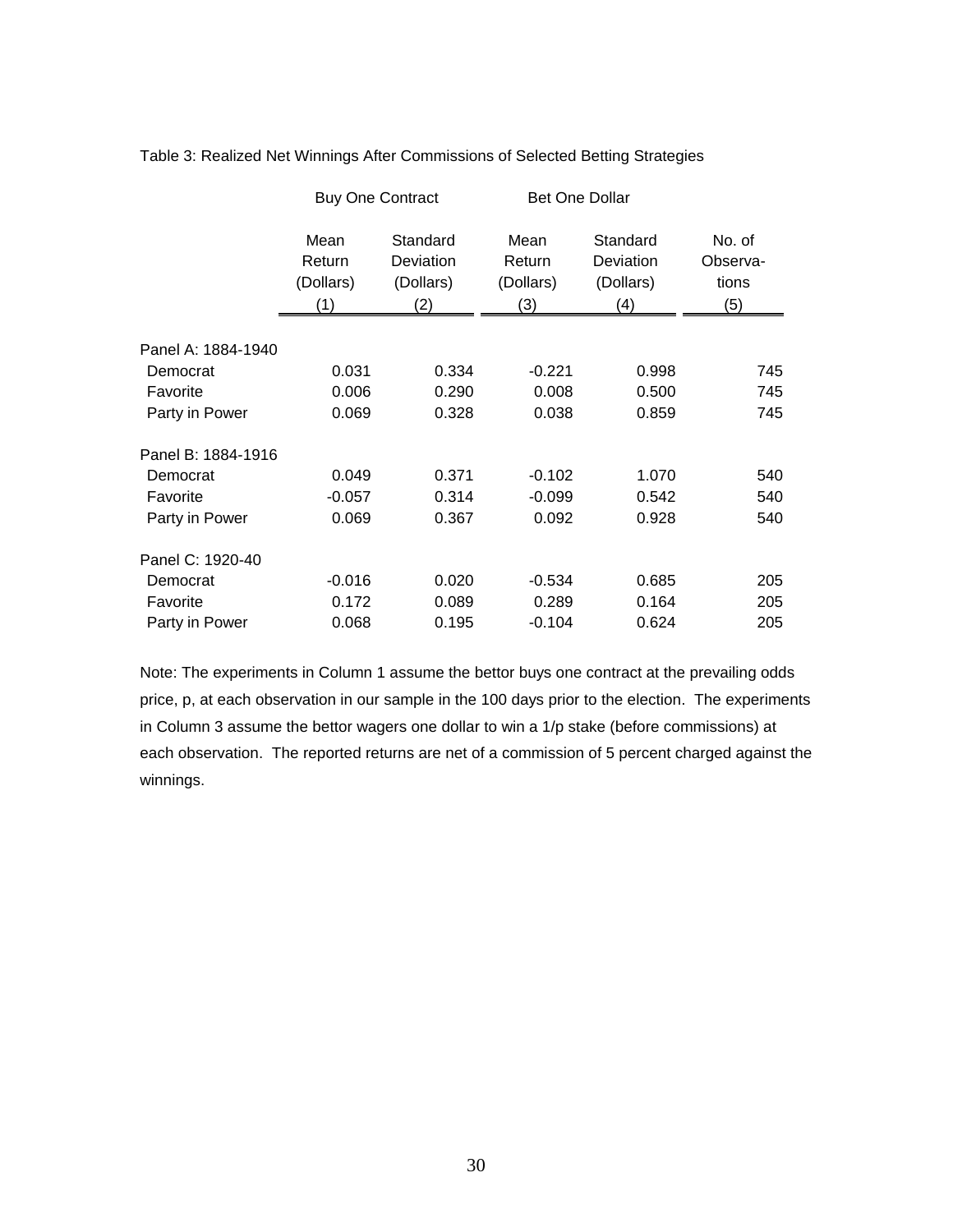Table 4. Test of Capital Market Efficiency in National Election Betting

Coefficients from NLLS of Vote Margins on a Function of Odds Prices and Days Before the Election: Equation (2)

|              |                                                                    | Contract                   |                          |                 |
|--------------|--------------------------------------------------------------------|----------------------------|--------------------------|-----------------|
|              |                                                                    | Democrat Favorite Party in |                          |                 |
|              |                                                                    |                            |                          | Power           |
| Constant     |                                                                    |                            | 0.04654 -0.01488 0.03197 |                 |
|              | SE_bs                                                              | 0.00335                    |                          | 0.00547 0.00333 |
| $\sigma_2^2$ |                                                                    | 0.04659                    |                          | 0.04244 0.03367 |
|              | SE bs                                                              | 0.00282                    |                          | 0.00367 0.00256 |
| $\sigma_1^2$ |                                                                    | 0.00108                    |                          | 0.00124 0.00051 |
|              | $SE_{bs}$                                                          | 0.00017                    |                          | 0.00022 0.00015 |
| $R^2$        |                                                                    | 0.782                      | 0.490                    | 0.721           |
| Obs#         |                                                                    | 745                        | 745                      | 745             |
|              | 0.4298<br>0.5227<br>Implied Price of Even<br>Contest 21 days Prior |                            | 0.4397                   |                 |

Based on 100 days before the national elections (1884-1940), with the standard errors bootstrapped over 250 repetitions to adjust for the heteroscedasticity and autocorrelation of the error terms.

Sample: National election markets from 1884 through 1940. Note: The last row uses the coefficient estimates to calculate the implied market price when the dependent variable, the vote share, is one half and *T-t*=21.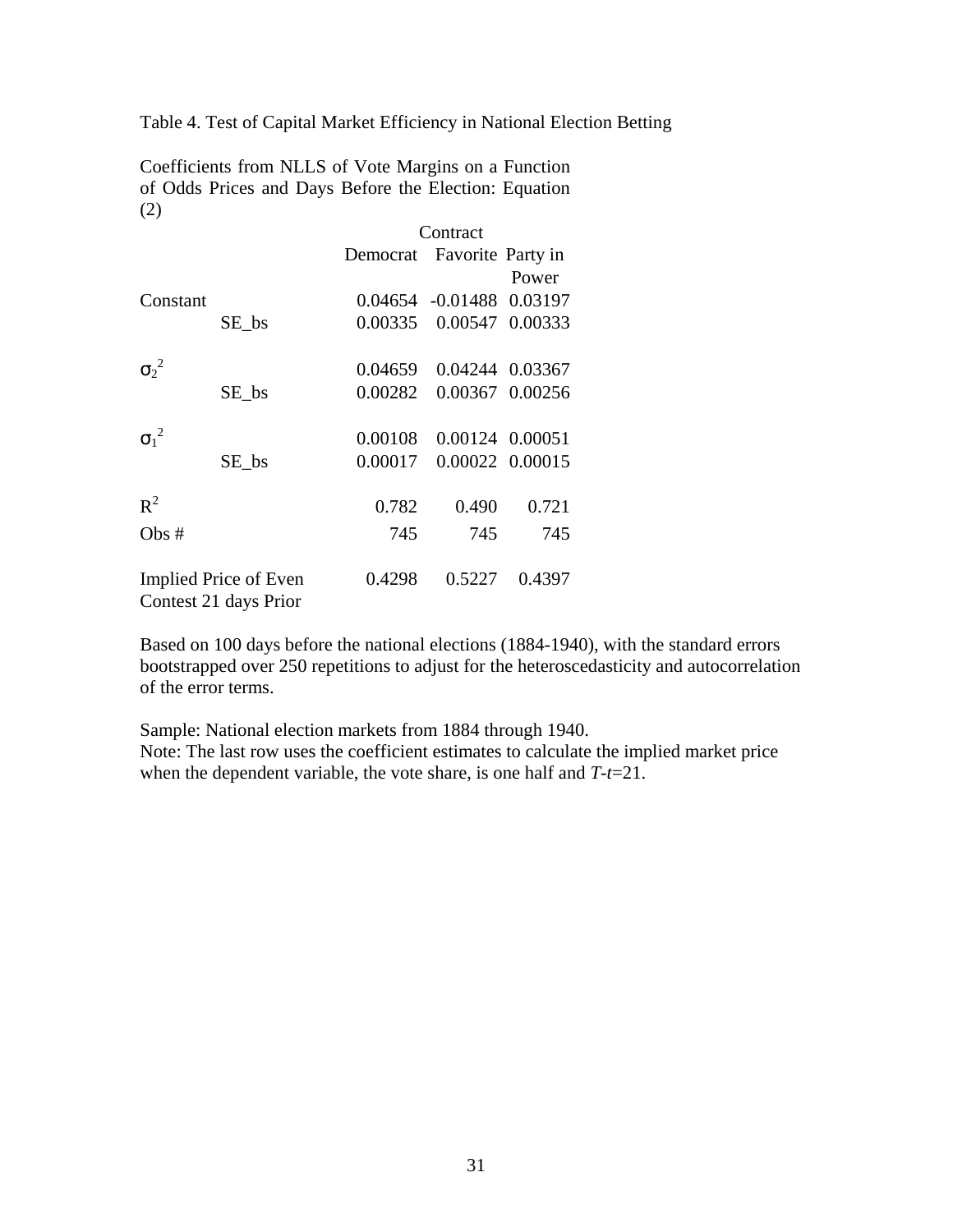# **Table 5: Test of Capital Market Efficiency in State Election Betting**

| Covariate             | (i)     | (ii)     | (iii)   | (iv)     |
|-----------------------|---------|----------|---------|----------|
| Constant              | 0.036   | 0.129    | 0.093   | 0.199    |
|                       | (0.035) | (0.140)  | (0.026) | (0.017)  |
| Price <sub>i</sub>    | 0.491   | 0.259    | 0.505   | $-0.037$ |
|                       | (0.057) | (0.100)  | (0.055) | (0.016)  |
| Lagged VoteShare      |         | 0.559    |         | 0.421    |
|                       |         | (0.140)  |         | (0.113)  |
| Democrat Incumbent    |         | $-0.218$ |         | $-0.223$ |
|                       |         | (0.149)  |         | (0.036)  |
| Distance from $NYC_i$ |         | 0.093    |         | 0.022    |
|                       |         | (0.054)  |         | (0.011)  |
| $Poll_i^*$            |         |          |         | 0.781    |
|                       |         |          |         | (0.038)  |
| N                     | 188     | 186      | 96      | 96       |
| $R^2$                 | 0.51    | 0.71     | 0.56    | 0.94     |

Coefficients from OLS regression of Actual State Democratic Vote Shares on a Function of Odds Prices and Publicly Observed Covariates: Equation (3)

Robust standard errors (with year clusters) are reported beneath the parameter estimates. *i* subscripts indicate state-specific variable and the star superscript indicates an inverse normal transformation. The additional covariates are the Democratic vote share in the state during the prior election (Lagged VoteShare<sub>i</sub>), an indicator for a Democratic incumbent (Democrat Incumbent), distance of the state capital from New York city, in thousands of miles (Distance from NYC), and the Democrat's poll totals in the state (Polli). The distance variable is included since it might reflect information lags for more distant states

The estimates are for elections with state data, and the sample includes the 48 states in 1896, 1912, 1932, 1944 (the estimates in columns (iii) and (iv) only include 1932 and 1944). The market price on Democrat's, pricei, are mostly from the end of October or early November. The polling data, Polli, is from the *Literary Digest* in 1932 and from Gallup in 1944 (polling data is unavailable in earlier years).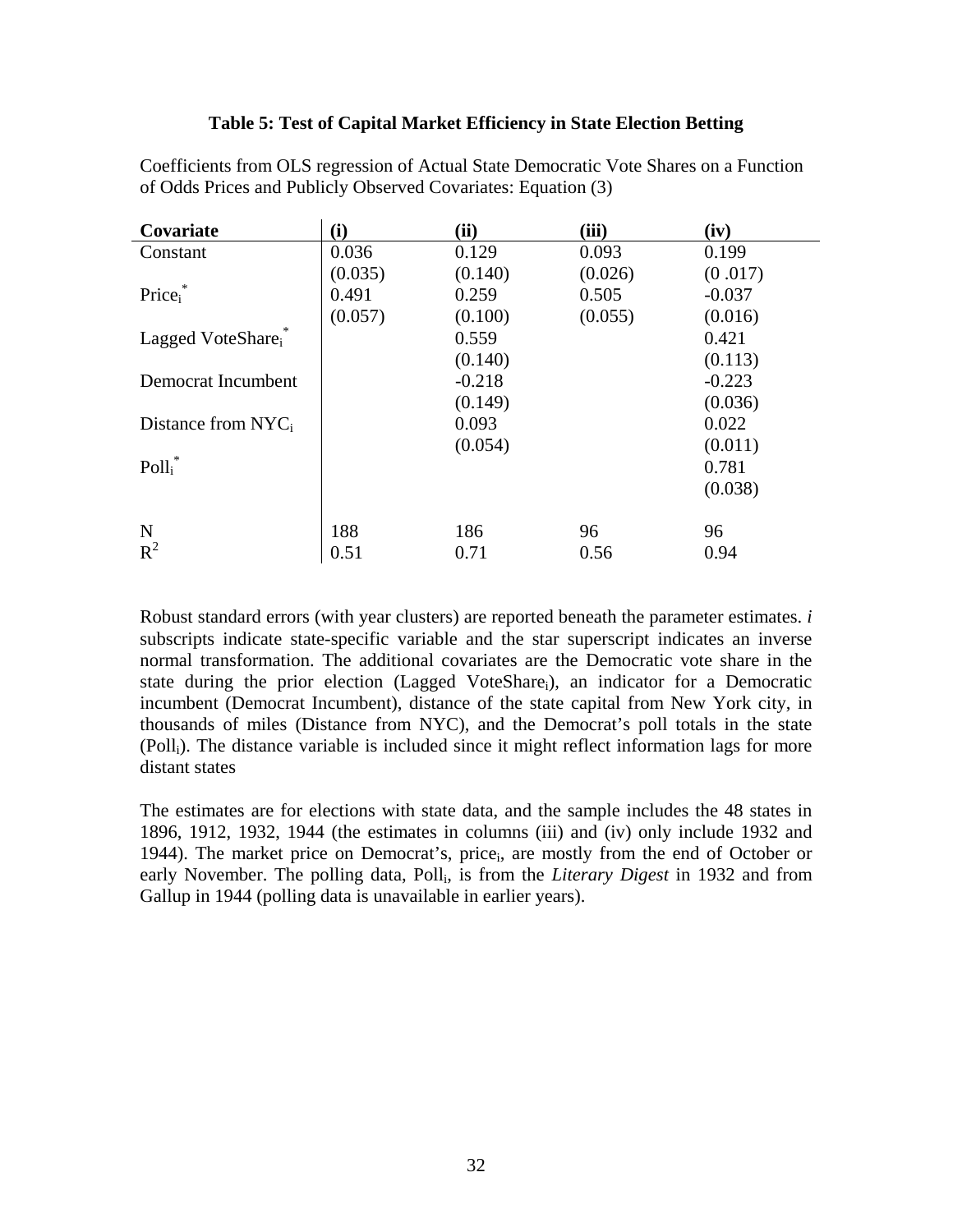

Figure 1: Democratic Odds Price and Popular Vote Margin, 1884-1940

Note: Each point in the figure represents a single election. The vertical axis is the average market odds over a given period, and the horizontal axis is the actual vote outcome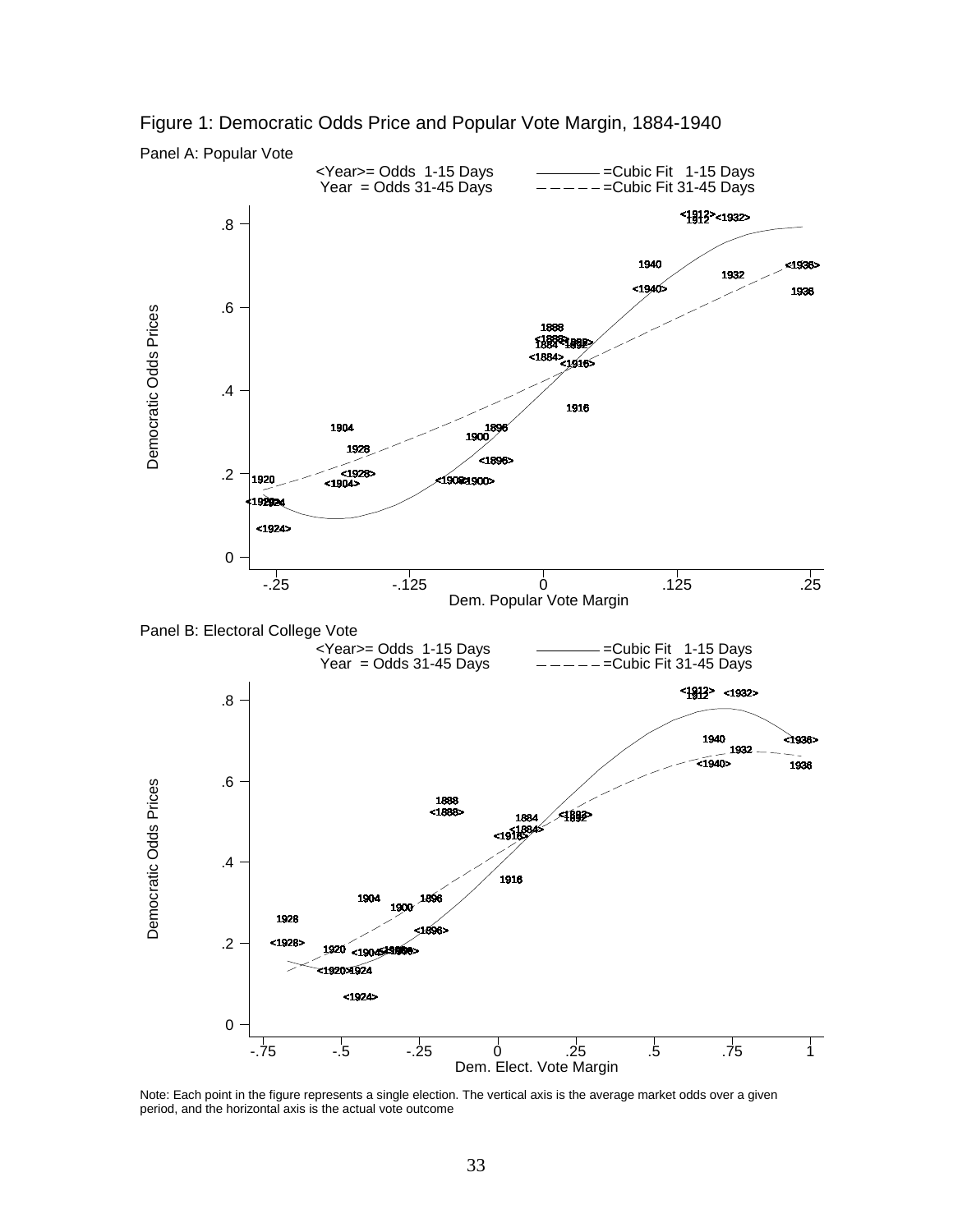Figure 2: Comparing 1916 and 2000 Elections





Panel B: IEM Data for 2000 Election

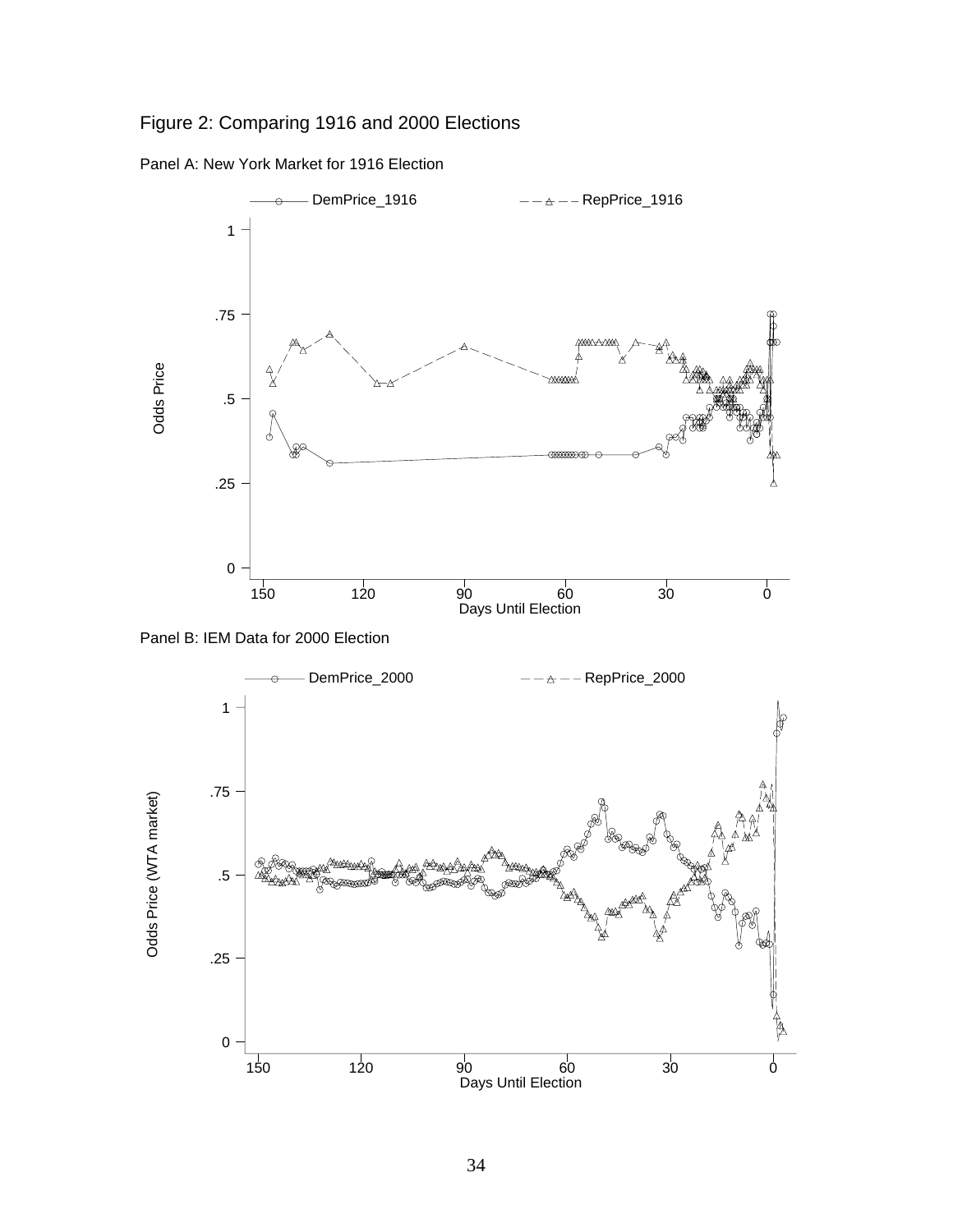# Figure 3: Comparing the 1924 and 1996 Elections







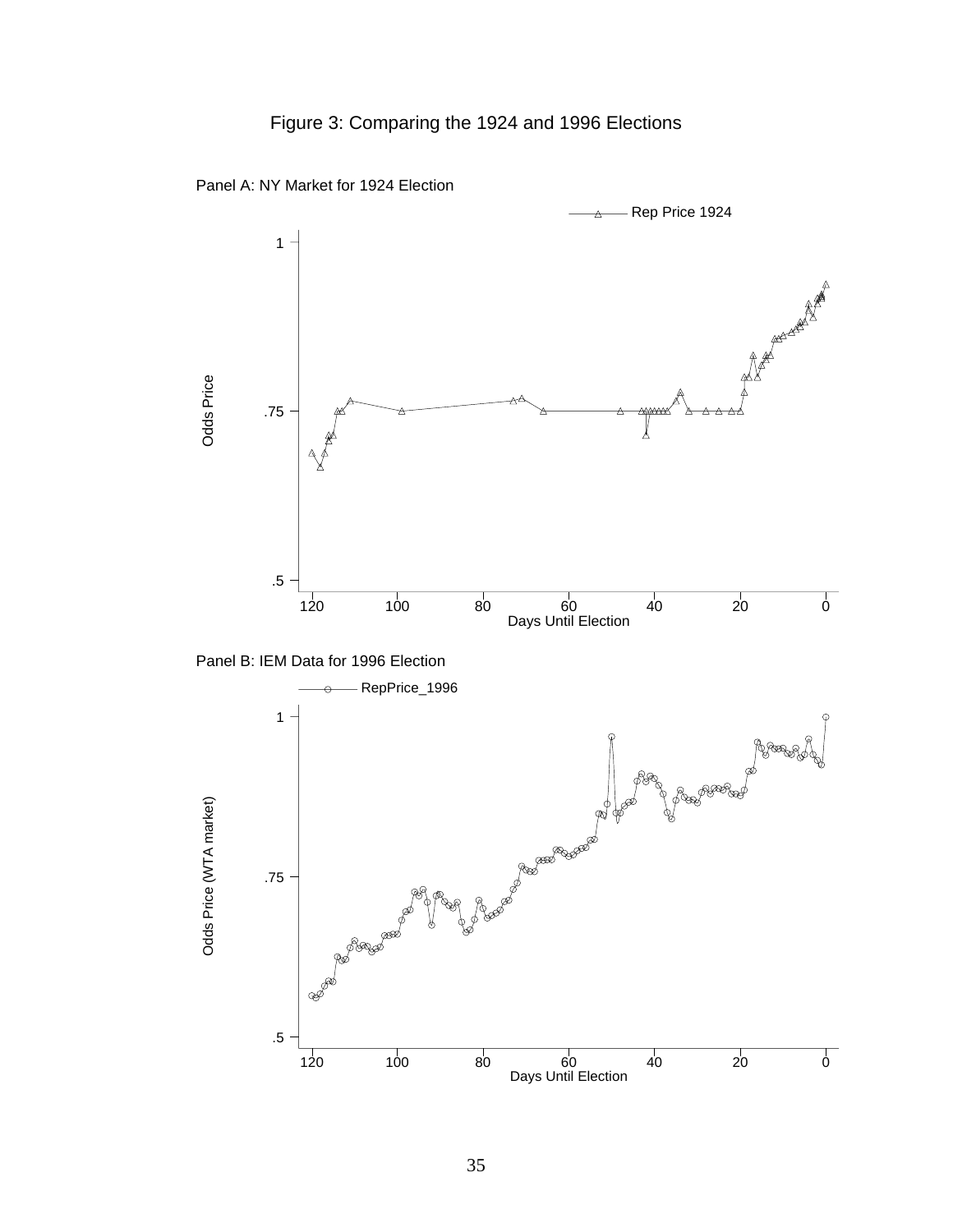

Figure 4: Evolution of National Odds Price on Mid-October Favorite in Elections, 1884-1940.